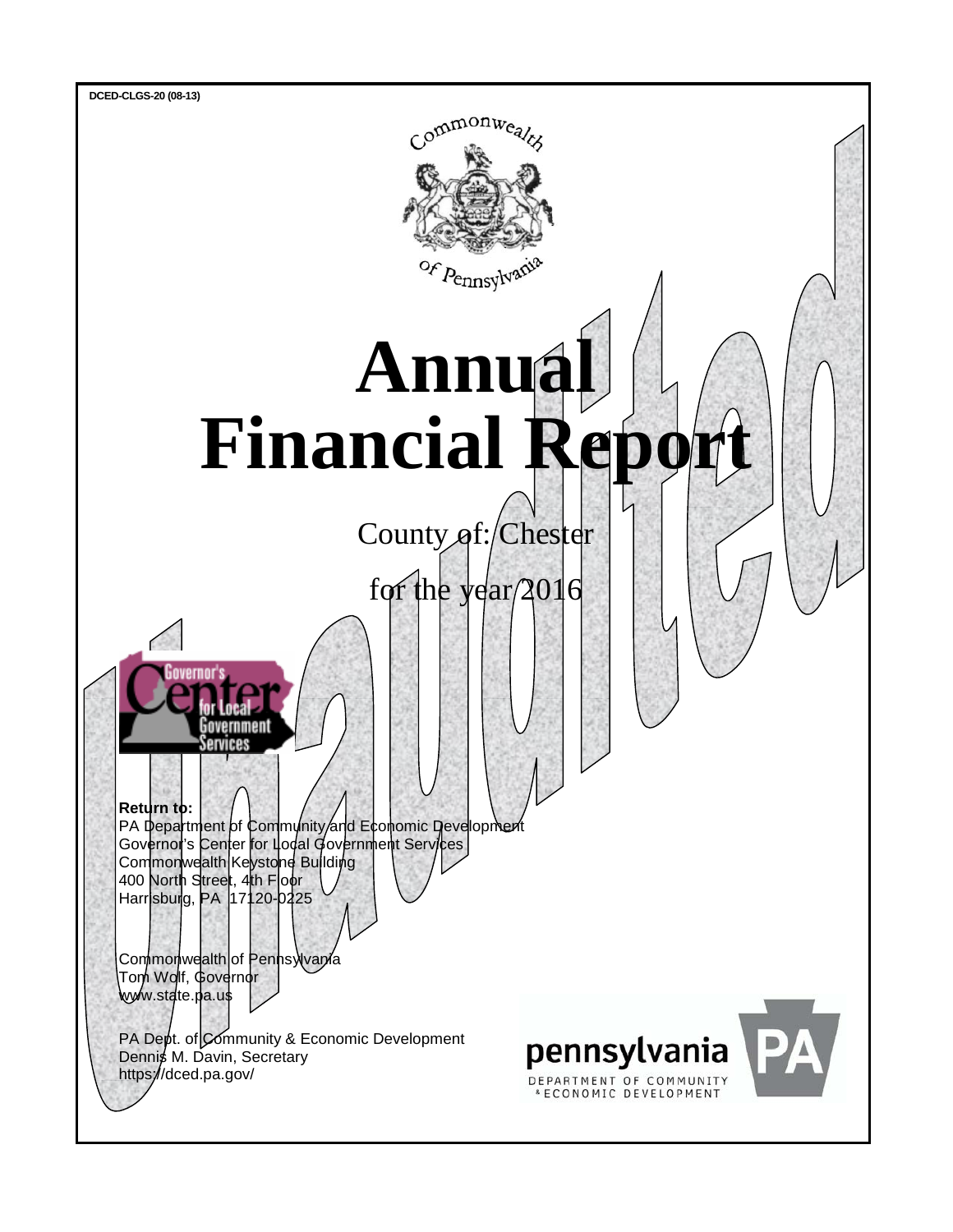**Received by DCED: 06/22/2017 Approved by DCED:** 

Department of Community & Economic Development Governor's Center for Local Government Services Commonwealth Keystone Building 400 North Street, 4th Floor Harrisburg, PA 17120-0225 Ph: 888-223-6837 | fax: 717-783-1402

**2016**

# **COUNTY**

# **ANNUAL FINANCIAL REPORT**

**15 COUNTY OF CHESTER**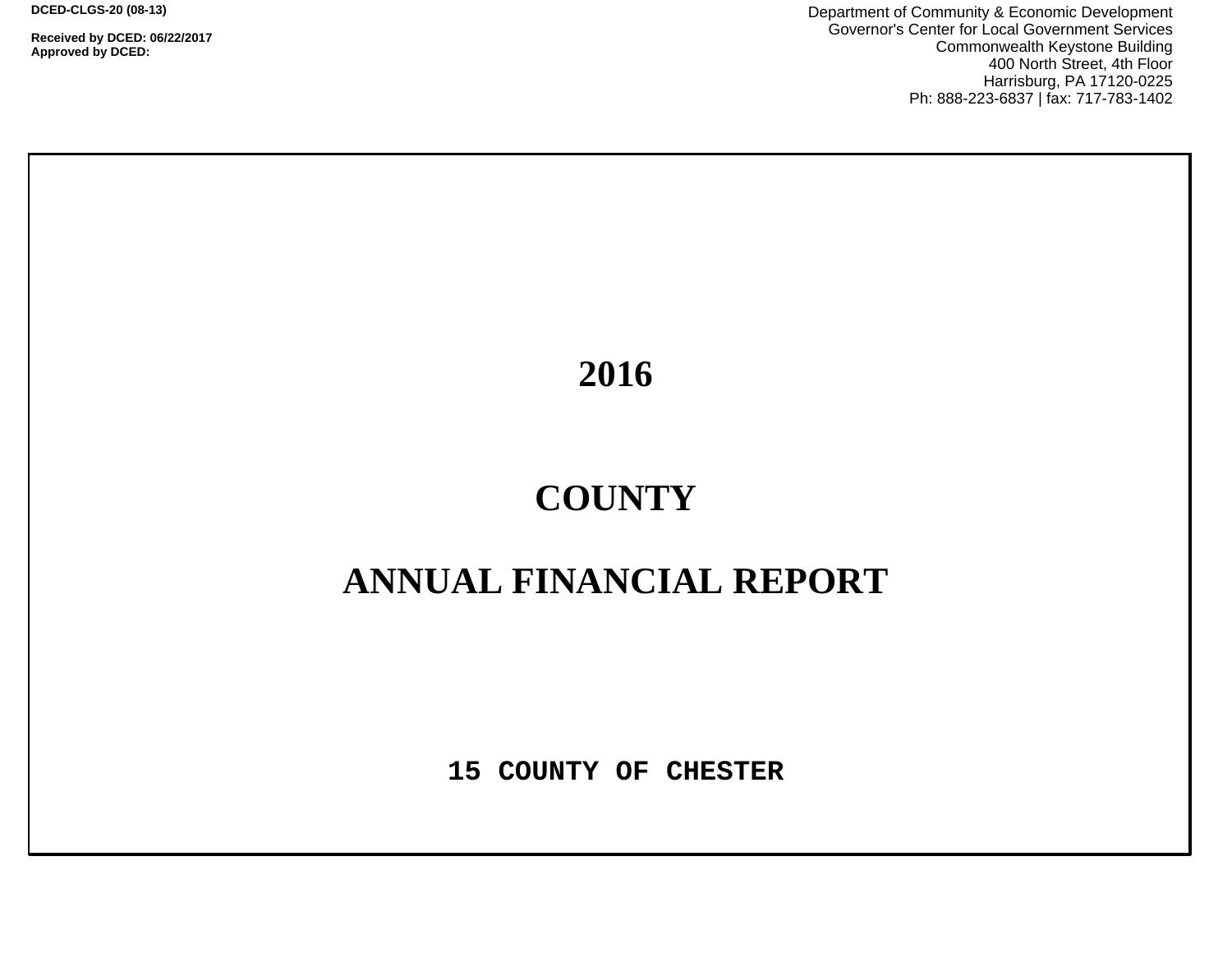#### **County of CHESTER GOVERNMENT-WIDE STATEMENT OF NET POSITION**

**December 31, 2016**

|                                                   | <b>Governmental Activities</b> | <b>Business-Type Activities</b> | <b>Total</b> |
|---------------------------------------------------|--------------------------------|---------------------------------|--------------|
| <b>CURRENT ASSETS:</b>                            |                                |                                 |              |
| Cash and cash equivalents                         | 107,129,131                    | 605,637                         | 107,734,768  |
| Receivables (net of allowance for uncollectibles) | 12,427,528                     | 3,526,218                       | 15,953,746   |
| Due from other governments                        | 16,447,419                     |                                 | 16,447,419   |
| Internal balances                                 | 4,790,475                      | $-4,790,475$                    |              |
| Inventories                                       | 15,948                         | 90,075                          | 106,023      |
| Prepaids                                          | 2,759,751                      | 38,972                          | 2,798,723    |
| Restricted assets:                                |                                |                                 |              |
| Temporarily restricted:                           |                                |                                 |              |
| Cash and cash equivalents                         | 50,006,531                     | 242,467                         | 50,248,998   |
| Other: Advances to subcontractors                 | 17,174                         |                                 | 17,174       |
| Other: Other assets                               | 9,115                          |                                 | 9,115        |
| <b>NON-CURRENT ASSETS:</b>                        |                                |                                 |              |
| Permanently restricted:                           |                                |                                 |              |

| <b>OTAL ASSETS</b>                             | 621,404,352 | 6,740,397 | 628,144,749 |
|------------------------------------------------|-------------|-----------|-------------|
| Other: Restricted assets and cash equivalents  | 21,326,005  |           | 21,326,005  |
| Other: Other assets                            | 153,992     |           | 153,992     |
| Other: Machinery and equipment capital lease   | 368,950     |           | 368,950     |
| Other: Land development rights                 | 89,196,825  |           | 89,196,825  |
| Infrastructure                                 | 14,004,906  |           | 14,004,906  |
| Machinery and equipment                        | 49,453,515  | 6,754     | 49,460,269  |
| Improvements other than buildings              | 10,219,922  | 39,952    | 10,259,874  |
| Buildings and system                           | 194,807,347 | 4,279,474 | 199,086,821 |
| apital assets net of accumulated depreciation: |             |           |             |
| Construction in progress                       | 22,966,985  | 2,701,323 | 25,668,308  |
| Land                                           | 24,183,356  |           | 24,183,356  |
| apital assets not being depreciated:           |             |           |             |
| Investments                                    | 1,119,477   |           | 1,119,477   |
| Permanently restricted:                        |             |           |             |

Capital assets not being deprecia

**TOTAL ASSETS 621,404,352 6,740,397 628,144,749**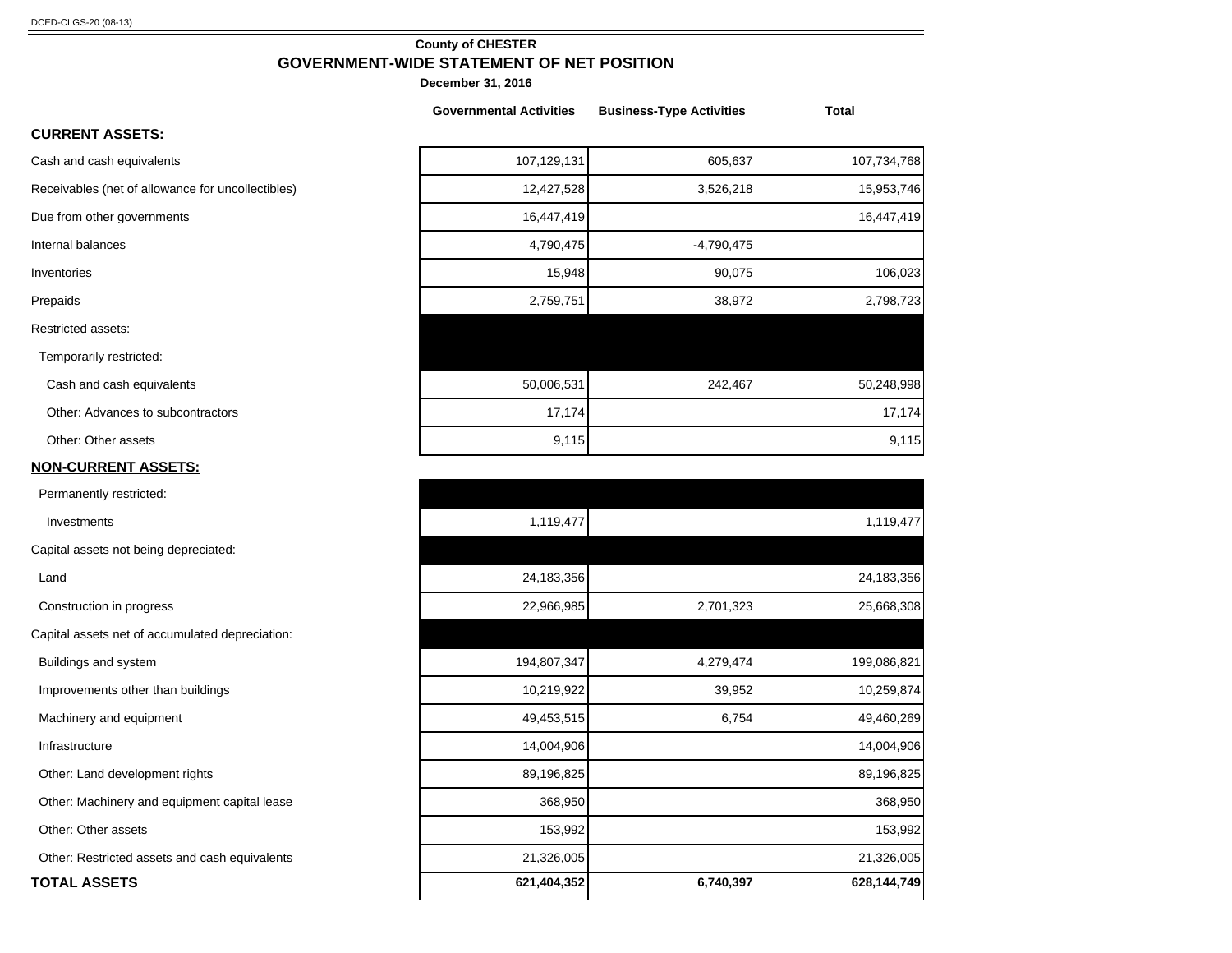## **County of CHESTER GOVERNMENT-WIDE STATEMENT OF NET POSITION**

|                                                                      | <b>Governmental Activities</b> | <b>Business-Type Activities</b> | <b>Total</b> |
|----------------------------------------------------------------------|--------------------------------|---------------------------------|--------------|
| DEFERRED OUTFLOWS OF RESOURCES:                                      |                                |                                 |              |
| Deferred amount on debt refundings                                   | 25,435,001                     |                                 | 25,435,001   |
| Deferrals related to pensions                                        | 22,832,698                     | 2,822,019                       | 25,654,717   |
| <b>TOTAL DEFERRED OUTFLOWS OF RESOURCES</b>                          | 48,267,699                     | 2,822,019                       | 51,089,718   |
| TOTAL ASSETS AND DEFERRED OUTFLOWS OF<br><b>RESOURCES</b>            | 669,672,051                    | 9,562,416                       | 679,234,467  |
| <b>LIABILITIES:</b>                                                  |                                |                                 |              |
| Accounts payable                                                     | 18,542,641                     | 206,546                         | 18,749,187   |
| Due to other governments                                             | 4,373,481                      |                                 | 4,373,481    |
| Unearned revenue                                                     | 1,737,789                      |                                 | 1,737,789    |
| Funds held as fiduciary                                              |                                | 304,608                         | 304,608      |
| Other current liabilities                                            | 8,961,838                      | 873,413                         | 9,835,251    |
| Debt due within one year                                             | 25,534,646                     | 108,625                         | 25,643,271   |
| Debt due in more than one year                                       | 584,210,156                    | 135,011                         | 584,345,167  |
| Other non-current liabilities                                        | 53,591,756                     | 7,063,636                       | 60,655,392   |
| Other: Accrued salaries                                              | 2,084,071                      | 247,838                         | 2,331,909    |
| Other: Accrued interest payable                                      | 8,333,279                      | 2,440                           | 8,335,719    |
| Other: Unearned grant revenue                                        | 23,894,316                     |                                 | 23,894,316   |
| Other: Funds held in escrow                                          | 227,970                        |                                 | 227,970      |
| <b>TOTAL LIABILITIES</b>                                             | 731,491,943                    | 8,942,117                       | 740,434,060  |
| DEFERRED INFLOWS OF RESOURCES:                                       |                                |                                 |              |
| Deferrals related to pensions                                        | 283,635                        | 35,056                          | 318,691      |
| Other: Deferred fees                                                 | 560,000                        |                                 | 560,000      |
| Other: Deferred real estate tax fee                                  | 200                            |                                 | 200          |
| <b>TOTAL DEFERRED INFLOWS OF RESOURCES</b>                           | 843,835                        | 35,056                          | 878,891      |
| <b>TOTAL LIABILITIES AND DEFERRED INFLOWS OF</b><br><b>RESOURCES</b> | 732,335,778                    | 8,977,173                       | 741,312,951  |
| <b>NET POSITION:</b>                                                 |                                |                                 |              |
| Net investment in capital assets                                     | 1,830,308                      | 6,783,867                       | 8,614,175    |

| Restricted | 8.034.744 | 6.034.744 |
|------------|-----------|-----------|
|            |           |           |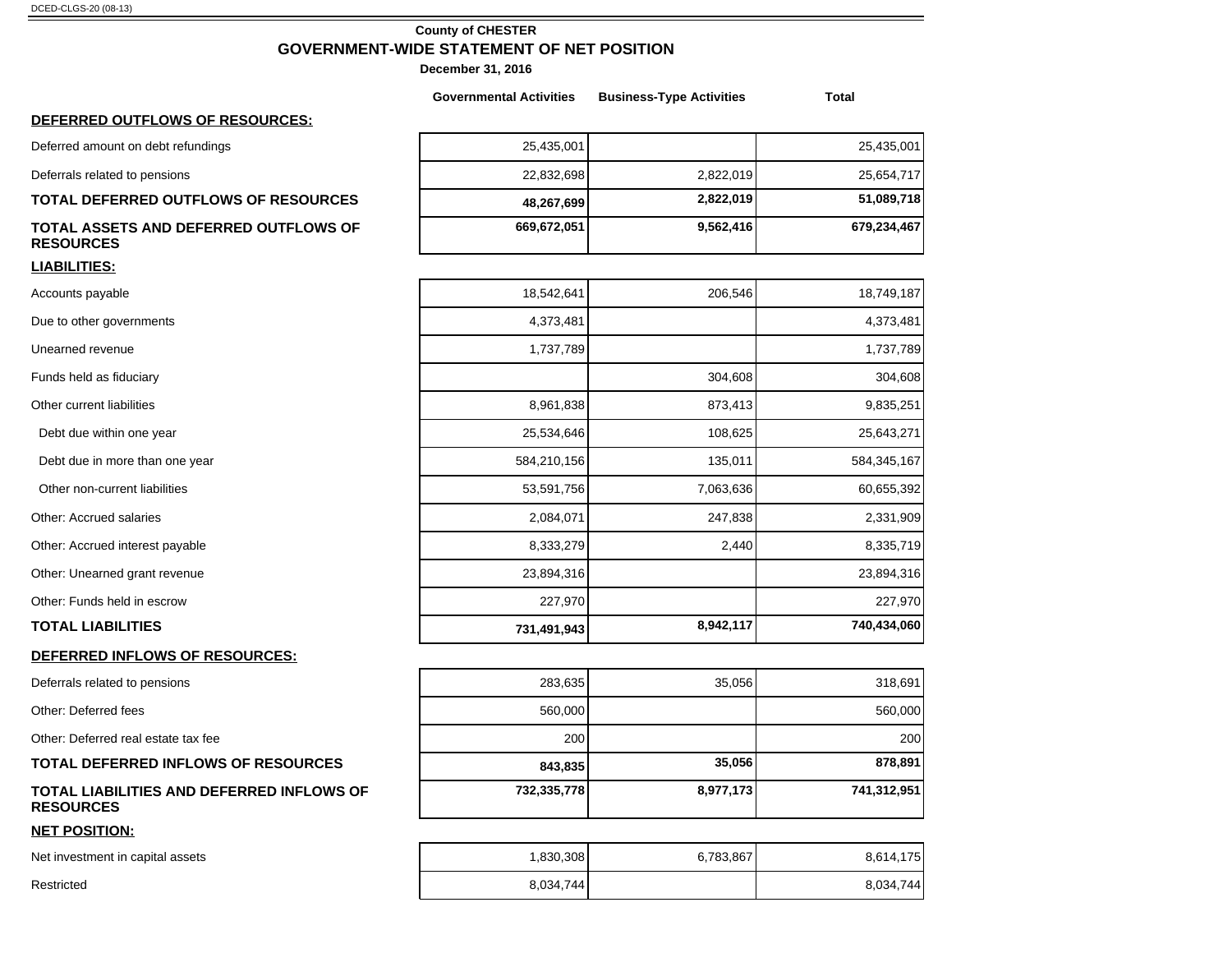## **County of CHESTER GOVERNMENT-WIDE STATEMENT OF NET POSITION**

|                           | <b>Governmental Activities</b> | <b>Business-Type Activities</b> | <b>Total</b>  |
|---------------------------|--------------------------------|---------------------------------|---------------|
| <b>NET POSITION:</b>      |                                |                                 |               |
| Unrestricted              | $-72,528,779$                  | $-6,198,624$                    | -78,727,403   |
| <b>TOTAL NET POSITION</b> | $-62,663,727$                  | 585,243                         | $-62,078,484$ |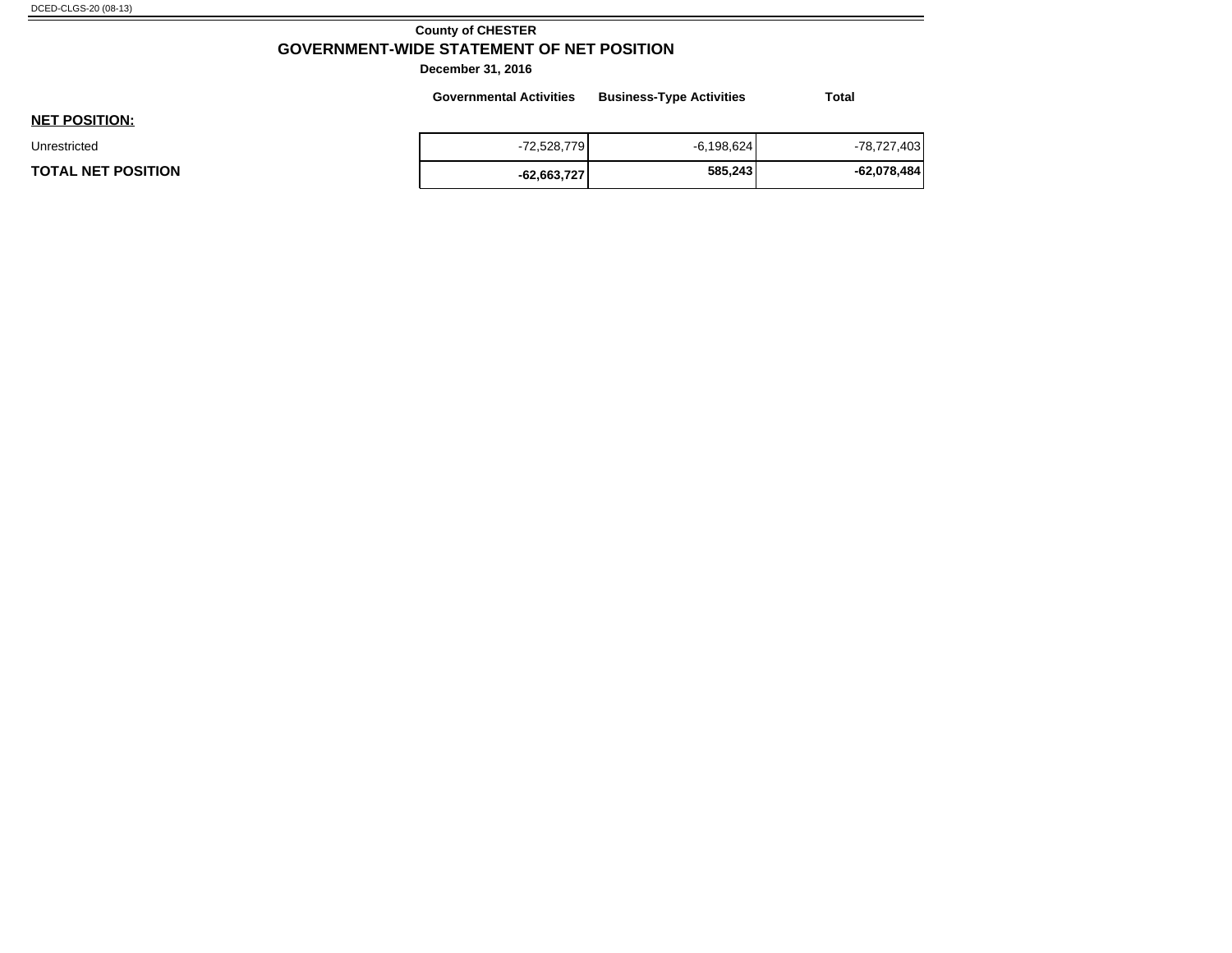#### **County of CHESTER GOVERNMENT-WIDE STATEMENT OF ACTIVITIES**

**Proprietary Funds**

|                                        | <b>Expenses</b> | <b>Charges for</b><br><b>Grants and</b><br>and<br><b>Services</b><br><b>Contributions</b> |             | <b>Capital Grants</b><br>Operating<br><b>Contributions</b> |                | <b>Business-type</b><br><b>Activities</b> | <b>Total Fiduciary</b> |
|----------------------------------------|-----------------|-------------------------------------------------------------------------------------------|-------------|------------------------------------------------------------|----------------|-------------------------------------------|------------------------|
| <b>GOVERNMENTAL ACTIVITIES:</b>        |                 |                                                                                           |             |                                                            |                |                                           |                        |
| General government - administrative    | 39,966,052      | 12,350,778                                                                                | 710,481     |                                                            | $-26,904,793$  |                                           | $-26,904,793$          |
| General government - judicial          | 48,866,015      | 8,022,906                                                                                 | 6,049,840   |                                                            | $-34,793,269$  |                                           | $-34,793,269$          |
| Public safety                          | 29,975,222      | 12,418,994                                                                                | 1,272,898   | 823,514                                                    | $-15,459,816$  |                                           | $-15,459,816$          |
| Corrections                            | 42,594,834      | 4,416,627                                                                                 | 2,487,829   |                                                            | $-35,690,378$  |                                           | $-35,690,378$          |
| Highways and streets                   | 1,069,580       |                                                                                           |             |                                                            | $-1,069,580$   |                                           | $-1,069,580$           |
| Health and welfare                     | 191,939,745     | 3,962,072                                                                                 | 174,579,424 |                                                            | $-13,398,249$  |                                           | -13,398,249            |
| Culture - recreation                   | 13,107,347      | 306,611                                                                                   | 32,666      | 95,628                                                     | $-12,672,442$  |                                           | $-12,672,442$          |
| Conservation                           | 9,091,124       | 1,441,261                                                                                 | 326,728     | 535,263                                                    | $-6,787,872$   |                                           | $-6,787,872$           |
| Other: Interest on long term debt      | 26,951,207      |                                                                                           |             |                                                            | $-26,951,207$  |                                           | $-26,951,207$          |
| Other: Public works                    | 572,328         | 939,631                                                                                   | 1,024,423   | 1,673,910                                                  | 3,065,636      |                                           | 3,065,636              |
| <b>TOTAL GOVERNMENTAL ACTIVITIES</b>   | 404,133,454     | 43,858,880                                                                                | 186,484,289 | 3,128,315                                                  | $-170,661,970$ |                                           | $-170,661,970$         |
| <b>MAJOR BUSINESS-TYPE ACTIVITIES:</b> |                 |                                                                                           |             |                                                            |                |                                           |                        |
| <b>Business 1</b>                      | 26,408,244      | 25,740,289                                                                                | 18,725      |                                                            |                | $-649,230$                                | $-649,230$             |
| <b>TOTAL BUSINESS-TYPE ACTIVITIES</b>  | 26,408,244      | 25,740,289                                                                                | 18,725      |                                                            |                | $-649,230$                                | $-649,230$             |
|                                        |                 |                                                                                           |             |                                                            |                |                                           |                        |
| <b>TOTAL PRIMARY GOVERNMENTS</b>       | 430,541,698     | 69,599,169                                                                                | 186,503,014 | 3,128,315                                                  | $-170,661,970$ | $-649,230$                                | $-171,311,200$         |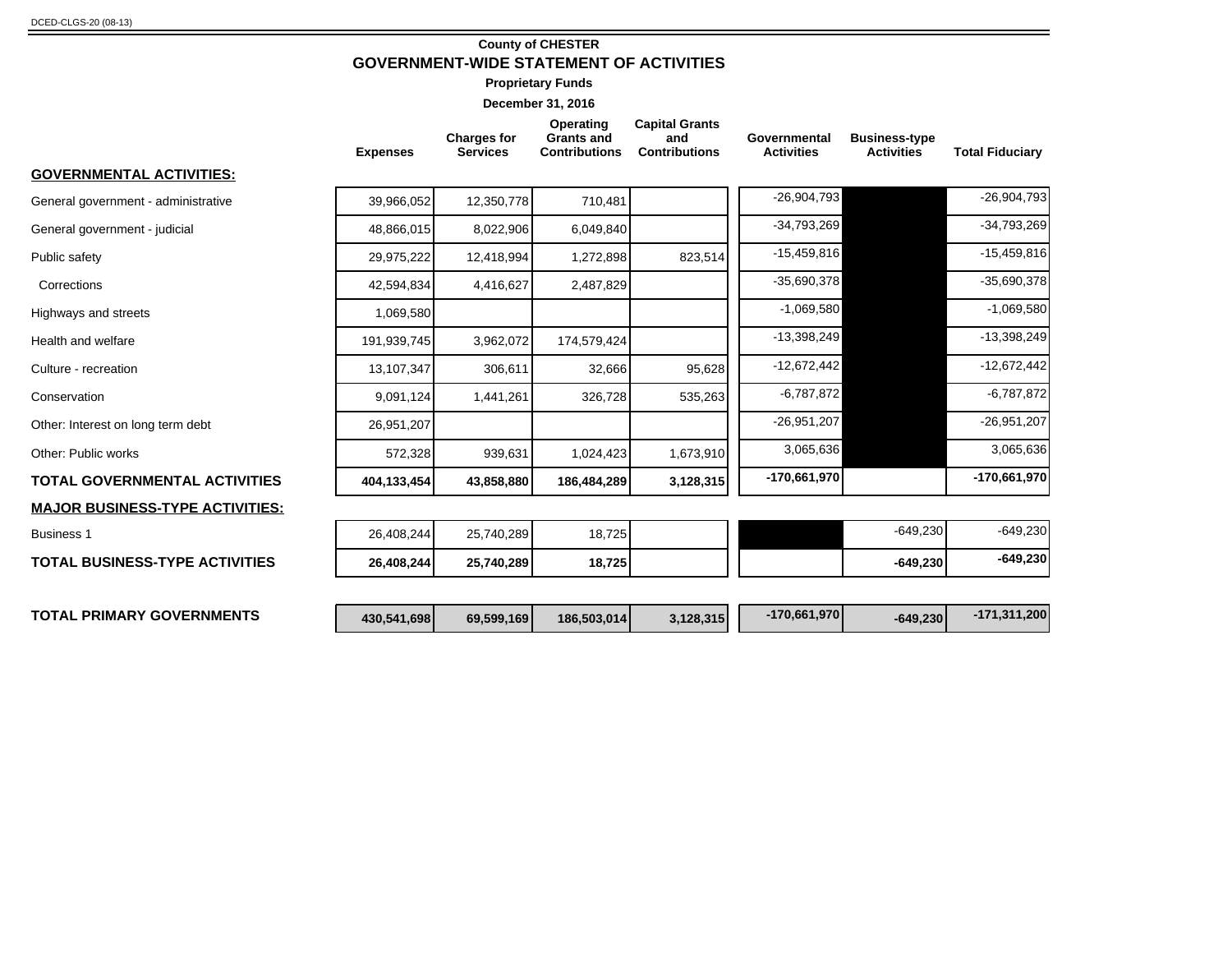#### **County of CHESTER GOVERNMENT-WIDE STATEMENT OF ACTIVITIES**

|                                             | <b>Governmental Activities</b> | <b>Business-Type Activities</b> | <b>Total</b>   |
|---------------------------------------------|--------------------------------|---------------------------------|----------------|
| <b>TOTAL PRIMARY GOVERNMENTS</b>            | $-170,661,970$                 | $-649,230$                      | $-171,311,200$ |
| <b>GENERAL REVENUES:</b>                    |                                |                                 |                |
| Real estate                                 | 155,056,169                    |                                 | 155,056,169    |
| Hotel room rental                           |                                |                                 |                |
| Personal property                           | 13,156                         |                                 | 13,156         |
| Unrestricted investment earnings            | 1,344,485                      |                                 | 1,344,485      |
| Other: Misc                                 | 5,996,765                      |                                 | 5,996,765      |
| Transfers                                   | 541,814                        | $-541,814$                      |                |
| <b>TOTAL GENERAL REVENUES AND TRANSFERS</b> | 162,952,390                    | $-541,814$                      | 162,410,576    |
|                                             |                                |                                 |                |
|                                             |                                |                                 |                |

| <b>CHANGE IN NET POSITION</b>     | $-7,709,580$  | $-1,191,044$ | $-8,900,624$  |
|-----------------------------------|---------------|--------------|---------------|
| NET POSITION - BEGINNING OF YEAR  | $-54.954.147$ | 776,287.ا    | $-53,177,860$ |
| <b>NET POSITION - END OF YEAR</b> | $-62,663,727$ | 585,243      | -62,078,484   |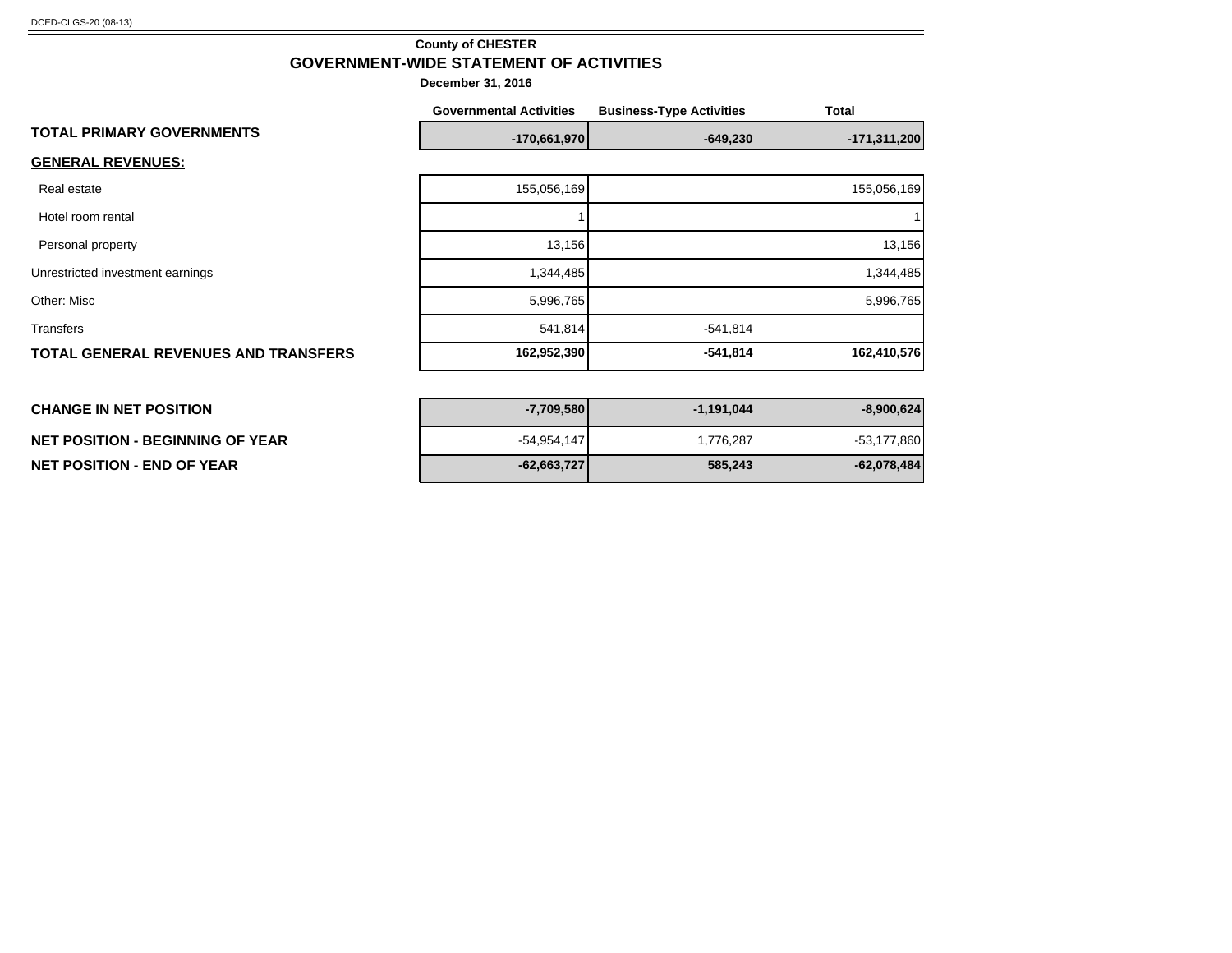## **County of CHESTER**

# **BALANCE SHEET - GOVERNMENTAL FUNDS**

(Including the Reconciliation of Total Governmental Fund Balance to Net Position of Governmental Units)

|                                                           |            |                                                   | December 31, 2016            |                            |                        |          |      |                                                 |                                     |
|-----------------------------------------------------------|------------|---------------------------------------------------|------------------------------|----------------------------|------------------------|----------|------|-------------------------------------------------|-------------------------------------|
|                                                           | General    | Managed<br><b>Behavioral</b><br><b>Healthcare</b> | <b>Children</b><br>and Youth | Capital<br>Improveme<br>nt | Debt<br><b>Service</b> | Major #5 | Fund | Other<br>Permanent Governmental<br><b>Funds</b> | Total<br>Government<br><b>Funds</b> |
| <b>ASSETS:</b>                                            |            |                                                   |                              |                            |                        |          |      |                                                 |                                     |
| Cash and cash equivalents                                 | 28,548,149 | 5,600,153                                         | 16,300                       | 2,204,734                  | 30,774,375             |          |      | 26,405,036                                      | 93,548,747                          |
| Receivables (net of allowance for uncollectibles)         | 7,146,863  | 290                                               | 133,339                      | 77,716                     | 1,199,695              |          |      | 3,778,509                                       | 12,336,412                          |
| Due from other governments                                | 2,335,019  | 168,083                                           | 7,818,559                    | 883,331                    |                        |          |      | 5,242,428                                       | 16,447,420                          |
| Due from other funds                                      | 15,935,199 |                                                   |                              |                            |                        |          |      |                                                 | 15,935,199                          |
| Inventories                                               | 15,948     |                                                   |                              |                            |                        |          |      |                                                 | 15,948                              |
| Prepaids                                                  | 1,627,349  |                                                   |                              |                            |                        |          |      | 377,203                                         | 2,004,552                           |
| Restricted assets:                                        |            |                                                   |                              |                            |                        |          |      |                                                 |                                     |
| Temporarily restricted:                                   |            |                                                   |                              |                            |                        |          |      |                                                 |                                     |
| Cash and cash equivalents                                 | 1,074,668  | 17,873,987                                        |                              | 50,006,531                 |                        |          |      | 2,377,350                                       | 71,332,536                          |
| Investments                                               | 1,119,477  |                                                   |                              |                            |                        |          |      |                                                 | 1,119,477                           |
| Permanently restricted:                                   |            |                                                   |                              |                            |                        |          |      |                                                 |                                     |
| Investments                                               |            |                                                   |                              |                            |                        |          |      |                                                 |                                     |
| Other: Other assets                                       | 7,372      |                                                   |                              |                            |                        |          |      | 1,743                                           | 9,115                               |
| Other: Advance to subcontractors                          |            |                                                   | 15,000                       |                            |                        |          |      | 2,174                                           | 17,174                              |
| Other: Hotel room rental                                  |            |                                                   |                              |                            |                        |          |      |                                                 |                                     |
| <b>TOTAL ASSETS</b>                                       | 57,810,044 | 23,642,513                                        | 7,983,198                    | 53, 172, 312               | 31,974,070             |          |      | 38,184,444                                      | 212,766,581                         |
| DEFERRED OUTFLOWS OF RESOURCES:                           |            |                                                   |                              |                            |                        |          |      |                                                 |                                     |
| TOTAL DEFERRED OUTFLOWS OF<br><b>RESOURCES</b>            |            |                                                   |                              |                            |                        |          |      |                                                 |                                     |
| <b>TOTAL ASSETS AND DEFERRED OUTFLOWS</b><br>OF RESOURCES | 57,810,044 | 23,642,513                                        | 7,983,198                    | 53,172,312                 | 31,974,070             |          |      | 38,184,444                                      | 212,766,581                         |
| <b>LIABILITIES:</b>                                       |            |                                                   |                              |                            |                        |          |      |                                                 |                                     |
| Accounts payable                                          | 2,138,378  | 1,247,493                                         | 2,687,032                    | 4,174,647                  | 539                    |          |      | 7,223,414                                       | 17,471,503                          |
| Due to other governments                                  |            | 3,936,403                                         | 222,649                      |                            |                        |          |      | 214,642                                         | 4,373,694                           |
| Due to other funds                                        |            | 494,830                                           | 4,841,172                    |                            |                        |          |      | 3,972,855                                       | 9,308,857                           |
| Unearned revenue                                          | 208,223    | 17,873,987                                        | 56,939                       |                            |                        |          |      | 5,755,166                                       | 23,894,315                          |
| Funds held as fiduciary                                   | 211,186    |                                                   |                              | 10,000                     |                        |          |      | 6,785                                           | 227,971                             |
| Other: Accrued liabilities                                | 1,418,436  | 12,231                                            | 163,953                      |                            |                        |          |      | 483,606                                         | 2,078,226                           |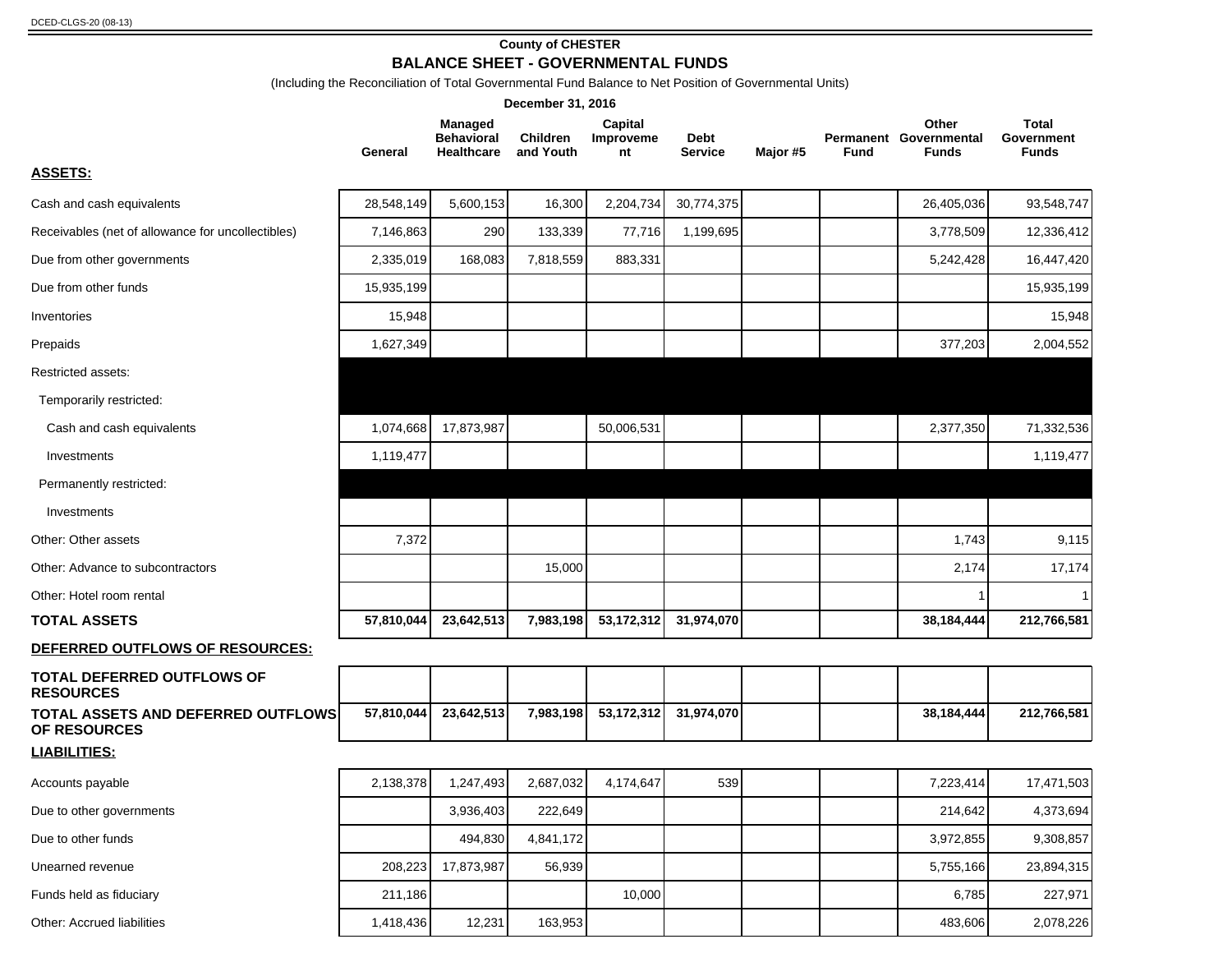#### **County of CHESTER**

## **BALANCE SHEET - GOVERNMENTAL FUNDS**

|                                                                       |            |                                                          | December 31, 2016     |                            |                        |          |             |                                                 |                                            |
|-----------------------------------------------------------------------|------------|----------------------------------------------------------|-----------------------|----------------------------|------------------------|----------|-------------|-------------------------------------------------|--------------------------------------------|
|                                                                       | General    | <b>Managed</b><br><b>Behavioral</b><br><b>Healthcare</b> | Children<br>and Youth | Capital<br>Improveme<br>nt | Debt<br><b>Service</b> | Major #5 | <b>Fund</b> | Other<br>Permanent Governmental<br><b>Funds</b> | <b>Total</b><br>Government<br><b>Funds</b> |
| Other: Other liabilities                                              | 2,758,444  |                                                          |                       |                            |                        |          |             |                                                 | 2,758,444                                  |
| Other: Other unearned revenue                                         | 120,075    | 77,569                                                   | 11,453                | 21,001                     |                        |          |             | 1,507,691                                       | 1,737,789                                  |
| Other: Hotel room rental                                              |            |                                                          |                       |                            |                        |          |             |                                                 |                                            |
| <b>TOTAL LIABILITIES</b>                                              | 6,854,742  | 23,642,513                                               | 7,983,198             | 4,205,648                  | 539                    |          |             | 19,164,160                                      | 61,850,800                                 |
| <b>DEFERRED INFLOWS OF RESOURCES:</b>                                 |            |                                                          |                       |                            |                        |          |             |                                                 |                                            |
| Other: Deferred fees                                                  | 560,000    |                                                          |                       |                            |                        |          |             |                                                 | 560,000                                    |
| Other: Unavailable real estate taxes                                  | 2,501,848  |                                                          |                       |                            | 962,877                |          |             | 286,302                                         | 3,751,027                                  |
| Other: Deferred real estate tax fee                                   | 200        |                                                          |                       |                            |                        |          |             |                                                 | 200                                        |
| Other: Deferred tax claim fee                                         | 1,003,252  |                                                          |                       |                            |                        |          |             |                                                 | 1,003,252                                  |
| <b>TOTAL DEFERRED INFLOWS OF</b><br><b>RESOURCES</b>                  | 4,065,300  |                                                          |                       |                            | 962,877                |          |             | 286,302                                         | 5,314,479                                  |
| TOTAL LIABILITIES AND DEFERRED<br><b>INFLOWS OF INFLOWS RESOURCES</b> | 10,920,042 | 23,642,513                                               | 7,983,198             | 4,205,648                  | 963,416                |          |             | 19,450,462                                      | 67,165,279                                 |
| <b>FUND BALANCES:</b>                                                 |            |                                                          |                       |                            |                        |          |             |                                                 |                                            |
| Nonspendable                                                          |            |                                                          |                       |                            |                        |          |             |                                                 |                                            |
| Not in spendable form                                                 | 1,643,297  |                                                          |                       |                            |                        |          |             | 247,246                                         | 1,890,543                                  |
| Requirement to be maintained intact                                   |            |                                                          |                       |                            |                        |          |             | 342,799                                         | 342,799                                    |
| Restricted fund balance                                               |            |                                                          |                       |                            |                        |          |             |                                                 |                                            |
| Other: Capital projects                                               |            |                                                          |                       | 48,815,743                 |                        |          |             |                                                 | 48,815,743                                 |
| Other: Agriculture easement                                           |            |                                                          |                       | 148,139                    |                        |          |             |                                                 | 148,139                                    |
| Other: Act 13 - impact fee revenue                                    |            |                                                          |                       | 2,782                      |                        |          |             | 1,946,041                                       | 1,948,823                                  |
| Other: County records improvement                                     |            |                                                          |                       |                            |                        |          |             | 248,302                                         | 248,302                                    |
| Other: Child support enforcement                                      |            |                                                          |                       |                            |                        |          |             | 350,000                                         | 350,000                                    |
| Other: Bridge construction and maintenance                            |            |                                                          |                       |                            |                        |          |             | 166,407                                         | 166,407                                    |
| Other: County fee LU fund                                             |            |                                                          |                       |                            |                        |          |             | 935,050                                         | 935,050                                    |
| Other: Affordable housing act                                         |            |                                                          |                       |                            |                        |          |             | 145,564                                         | 145,564                                    |

Other: Hatfield Trust - spendable **261,355** 261,355 261,355 261,355 261,355 261,355

Committed fund balance

Assigned fund balance

Other: Approp. sub. year budget 8,000,000 8,000,000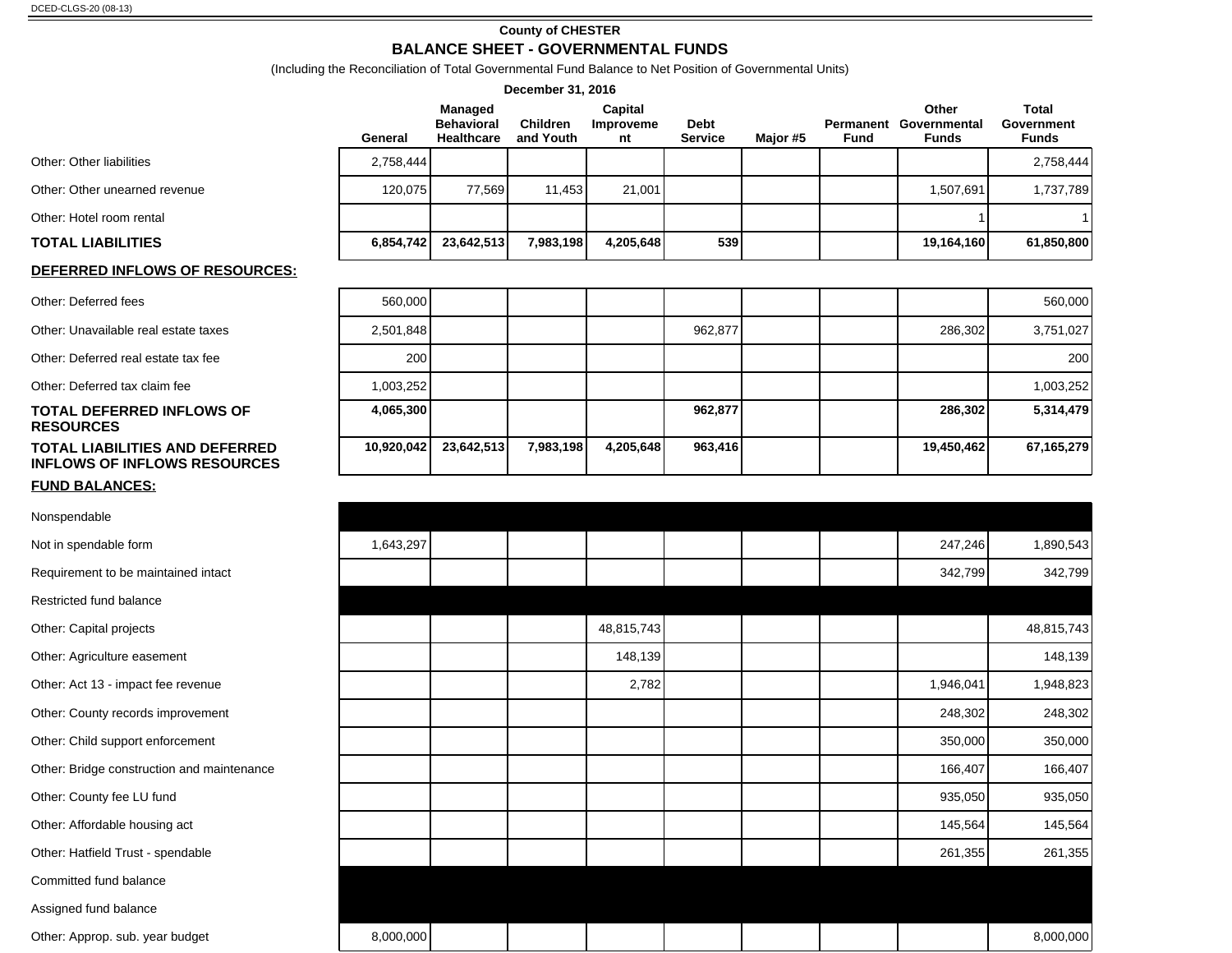#### **County of CHESTER BALANCE SHEET - GOVERNMENTAL FUNDS**

(Including the Reconciliation of Total Governmental Fund Balance to Net Position of Governmental Units)

| December 31, 2016                                                                     |            |                                                   |                              |                                   |                               |          |                   |                                |                                            |
|---------------------------------------------------------------------------------------|------------|---------------------------------------------------|------------------------------|-----------------------------------|-------------------------------|----------|-------------------|--------------------------------|--------------------------------------------|
|                                                                                       | General    | Managed<br><b>Behavioral</b><br><b>Healthcare</b> | <b>Children</b><br>and Youth | Capital<br><b>Improveme</b><br>nt | <b>Debt</b><br><b>Service</b> | Major #5 | Permanent<br>Fund | Other<br>Governmental<br>Funds | <b>Total</b><br>Government<br><b>Funds</b> |
| Other: Working capital reserve                                                        | 16,200,000 |                                                   |                              |                                   |                               |          |                   |                                | 16,200,000                                 |
| Other: Retirement of long term debt                                                   |            |                                                   |                              |                                   | 31,010,654                    |          |                   |                                | 31,010,654                                 |
| Other: Capital projects                                                               |            |                                                   |                              |                                   |                               |          |                   | 6,875,781                      | 6,875,781                                  |
| Other: Upkeep of county parks                                                         |            |                                                   |                              |                                   |                               |          |                   | 5,015,786                      | 5,015,786                                  |
| Other: Upkeep of county libraries                                                     |            |                                                   |                              |                                   |                               |          |                   | 2,199,651                      | 2,199,651                                  |
| Unassigned fund balance*                                                              | 21,046,705 |                                                   |                              |                                   |                               |          |                   |                                | 21,046,705                                 |
| <b>TOTAL FUND BALANCE</b>                                                             | 46,890,002 |                                                   |                              | 48,966,664                        | 31,010,654                    |          |                   | 18,733,982                     | 145,601,302                                |
| <b>TOTAL LIABILITIES, DEFERRED INFLOWS OF</b><br><b>RESOURCES &amp; FUND BALANCES</b> | 57,810,044 | 23,642,513                                        | 7,983,198                    | 53,172,312                        | 31,974,070                    |          |                   | 38,184,444                     | 212,766,581                                |

| Amounts reported for governmental activities in the statement of net assets are different because:                                                                                                                             |                |
|--------------------------------------------------------------------------------------------------------------------------------------------------------------------------------------------------------------------------------|----------------|
| Internal service funds are used by management to charge certain costs to county departments and employees                                                                                                                      |                |
| The assets, deferred outflows of resources, liabilities and deferred inflows of resources of the internal service funds are included in governmental activities in the<br>STATEMENT OF NET POSITION                            | 9,329,525      |
| Long-term liabilities and deferred inflows are not due and payable in the current period and therefore are not reported as a fund liability                                                                                    | $-627,335,680$ |
| The difference in net position between full accrual accounting and modified accrual accounting is due to differing revenue recognition criteria between the two methods                                                        | 153,991        |
| The difference in net position between full accrual accounting and modified accrual accounting is due to differing expenditure recognition criteria between the two<br>methods                                                 | 4,754,279      |
| Capital assets used in government activities are not financial resources and, therefore, are not reported in the funds                                                                                                         | 404,832,856    |
| Other: the contract of the contract of the contract of the contract of the contract of the contract of the contract of the contract of the contract of the contract of the contract of the contract of the contract of the con |                |
| <b>NET POSITION OF GOVERNMENTAL ACTIVITIES</b>                                                                                                                                                                                 | $-62,663,727$  |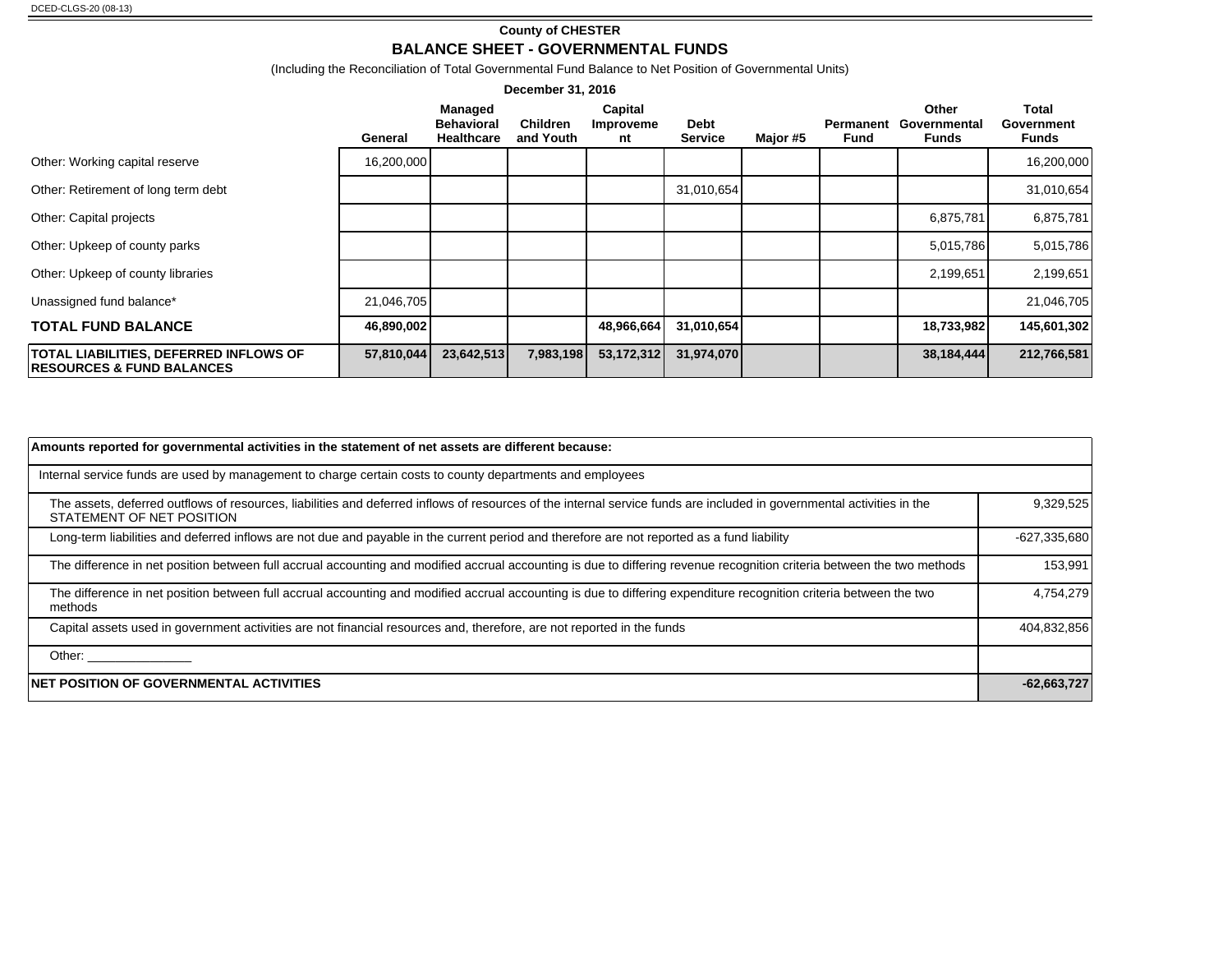#### **County of CHESTER STATEMENT OF REVENUES, EXPENDITURES AND CHANGES IN FUND BALANCES GOVERNMENTAL FUNDS**

|                                         | General     | <b>Managed</b><br><b>Behavioral</b><br><b>Healthcare</b> | <b>Children and</b><br>Youth | Capital<br>Improvement Debt Service |            | Major #5 | Rermanent<br><b>Fund</b> | Other<br>Governmenta<br>I Funds | <b>Total</b><br>Government<br><b>Funds</b> |
|-----------------------------------------|-------------|----------------------------------------------------------|------------------------------|-------------------------------------|------------|----------|--------------------------|---------------------------------|--------------------------------------------|
| <b>REVENUES:</b>                        |             |                                                          |                              |                                     |            |          |                          |                                 |                                            |
| TAXES:                                  |             |                                                          |                              |                                     |            |          |                          |                                 |                                            |
| Real estate                             | 104,170,293 |                                                          |                              |                                     | 39,952,418 |          |                          | 11,123,568                      | 155,246,279                                |
| Hotel room rental                       |             |                                                          |                              |                                     |            |          |                          |                                 | $\mathbf{1}$                               |
| Other: Personal property                | 13,156      |                                                          |                              |                                     |            |          |                          |                                 | 13,156                                     |
| <b>TOTAL TAXES</b>                      | 104,183,449 |                                                          |                              |                                     | 39,952,418 |          |                          | 11,123,569                      | 155,259,436                                |
| <b>INTERGOVERNMENTAL REVENUES:</b>      |             |                                                          |                              |                                     |            |          |                          |                                 |                                            |
| Federal                                 | 5,204,287   |                                                          | 3,798,915                    | 919,142                             |            |          |                          | 30,840,300                      | 40,762,644                                 |
| <b>State</b>                            | 107,296     | 853                                                      |                              |                                     |            |          |                          |                                 | 108,149                                    |
| Local government units                  | 7,105,409   | 80,801,983                                               | 18,741,154                   | 535,263                             |            |          |                          | 40,496,140                      | 147,679,949                                |
| <b>TOTAL INTERGOVERNMENTAL REVENUES</b> | 12,416,992  | 80,802,836                                               | 22,540,069                   | 1,454,405                           |            |          |                          | 71,336,440                      | 188,550,742                                |
| <b>Charges for Service</b>              | 21,054,110  |                                                          | 767,510                      |                                     |            |          |                          | 12,957,797                      | 34,779,417                                 |
|                                         | 21,054,110  |                                                          | 767,510                      |                                     |            |          |                          | 12,957,797                      | 34,779,417                                 |
| <b>MISCELLANEOUS REVENUES:</b>          |             |                                                          |                              |                                     |            |          |                          |                                 |                                            |
| Interest earnings                       | 456,006     |                                                          |                              | 298,377                             | 236,458    |          |                          | 181,376                         | 1,172,217                                  |
| Rents                                   | 119,610     |                                                          |                              |                                     |            |          |                          | 726,649                         | 846,259                                    |
| Other: Other                            | 4,086,422   |                                                          | 92,879                       | 338,856                             | 1,182,928  |          |                          | 2,404,750                       | 8,105,835                                  |
| <b>TOTAL MISCELLANEOUS REVENUES</b>     | 4,662,038   |                                                          | 92,879                       | 637,233                             | 1,419,386  |          |                          | 3,312,775                       | 10,124,311                                 |
|                                         |             |                                                          |                              |                                     |            |          |                          |                                 |                                            |
| <b>TOTAL REVENUES</b>                   | 142,316,589 | 80,802,836                                               | 23,400,458                   | 2,091,638                           | 41,371,804 |          |                          | 98,730,581                      | 388,713,906                                |
| <b>EXPENDITURES:</b>                    |             |                                                          |                              |                                     |            |          |                          |                                 |                                            |

| General government - administrative | 29,506,826 |            |            | 339.487   | 11.446 |  | 658.739    | 30,516,498  |
|-------------------------------------|------------|------------|------------|-----------|--------|--|------------|-------------|
| General government - judicial       | 37,437,975 |            |            | 49.000    |        |  | 6,519,380  | 44,006,355  |
| Public safety                       | 3,611,670  |            |            |           |        |  | 13.452.732 | 17,064,402  |
| Corrections                         | 39,522,287 |            |            | 14.970    |        |  | 25,937     | 39,563,194  |
| Highways and streets                |            |            |            |           |        |  | 1.069.580  | 1,069,580   |
| Health and welfare                  | 9,539,544  | 80,287,966 | 29,274,299 | 3,088,695 |        |  | 66,898,377 | 189,088,881 |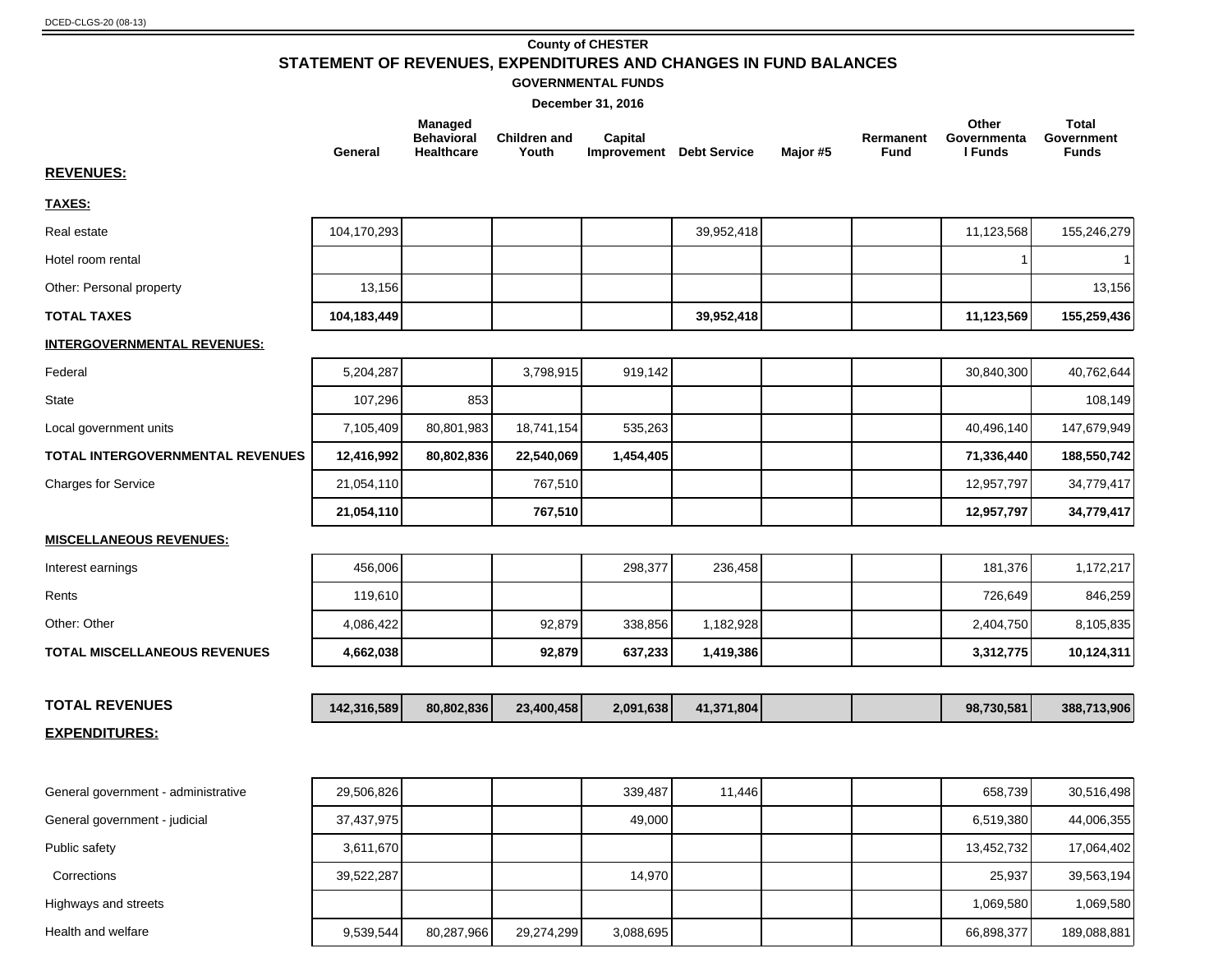# **County of CHESTER STATEMENT OF REVENUES, EXPENDITURES AND CHANGES IN FUND BALANCES**

#### **GOVERNMENTAL FUNDS**

|                                                             | General       | <b>Managed</b><br><b>Behavioral</b><br><b>Healthcare</b> | <b>Children and</b><br>Youth | Capital<br><b>Improvement</b> Debt Service |                | Major #5 | Rermanent<br><b>Fund</b> | Other<br>Governmenta<br>I Funds | <b>Total</b><br>Government<br><b>Funds</b> |
|-------------------------------------------------------------|---------------|----------------------------------------------------------|------------------------------|--------------------------------------------|----------------|----------|--------------------------|---------------------------------|--------------------------------------------|
| Culture - recreation                                        |               |                                                          |                              | 102,532                                    |                |          |                          | 11,053,386                      | 11,155,918                                 |
| Conservation                                                | 5,654,302     |                                                          |                              | 3,531,222                                  |                |          |                          | 222,368                         | 9,407,892                                  |
| <b>Debt Service</b>                                         |               |                                                          |                              | 362,671                                    | 42, 167, 416   |          |                          |                                 | 42,530,087                                 |
| Other: Bridges                                              |               |                                                          |                              |                                            |                |          |                          | 2,663,657                       | 2,663,657                                  |
| Other: Other                                                |               |                                                          | 2,598                        | 19,561,832                                 |                |          |                          | 3,261,498                       | 22,825,928                                 |
| Other: Hotel Room Rental                                    |               |                                                          |                              |                                            |                |          |                          |                                 | 1                                          |
| <b>TOTAL EXPENDITURES</b>                                   | 125,272,604   | 80,287,966                                               | 29,276,897                   | 27,050,409                                 | 42,178,862     |          |                          | 105,825,655                     | 409,892,393                                |
| <b>OTHER FINANCIAL SOURCES/(USES):</b>                      |               |                                                          |                              |                                            |                |          |                          |                                 |                                            |
| <b>Interfund Operating Transfers</b>                        | $-11,174,000$ | $-514,870$                                               | 5,876,439                    | $-246,780$                                 | $-860,787$     |          |                          | 7,461,812                       | 541,814                                    |
| Sale of capital assets                                      | 2,424         |                                                          |                              | 9,251                                      |                |          |                          | 29,452                          | 41,127                                     |
| Long-term debt issued                                       |               |                                                          |                              | 58,170,000                                 |                |          |                          |                                 | 58,170,000                                 |
| Payment on advanced refunding of debt                       |               |                                                          |                              |                                            | $-117,401,061$ |          |                          |                                 | $-117,401,061$                             |
| Other: Issuance of Refunding Bonds                          |               |                                                          |                              |                                            | 96,765,000     |          |                          |                                 | 96,765,000                                 |
| Other: Premium on bond issue                                |               |                                                          |                              | 13,192,671                                 | 21,199,138     |          |                          |                                 | 34,391,809                                 |
| <b>TOTAL OTHER FINANCING SOURCES/</b><br>(USES)             | $-11,171,576$ | $-514,870$                                               | 5,876,439                    | 71,125,142                                 | $-297,710$     |          |                          | 7,491,264                       | 72,508,689                                 |
| <b>CHANGE IN FUND BALANCES</b>                              | 5,872,409     |                                                          |                              | 46,166,371                                 | $-1,104,768$   |          |                          | 396,190                         | 51,330,202                                 |
| <b>FUND BALANCE (DEFICIT) -</b><br><b>BEGINNING OF YEAR</b> | 41,017,593    |                                                          |                              | 2,800,293                                  | 32,115,422     |          |                          | 18,337,792                      | 94,271,100                                 |
|                                                             |               |                                                          |                              |                                            |                |          |                          |                                 |                                            |

| <b>FUND BALANCES (DEFICIT) - END OF</b> | 46.890.002 |  | 48.966.664 | 31.010.654 |  | 18.733.982 | 145,601,302 |
|-----------------------------------------|------------|--|------------|------------|--|------------|-------------|
| <b>YEAR</b>                             |            |  |            |            |  |            |             |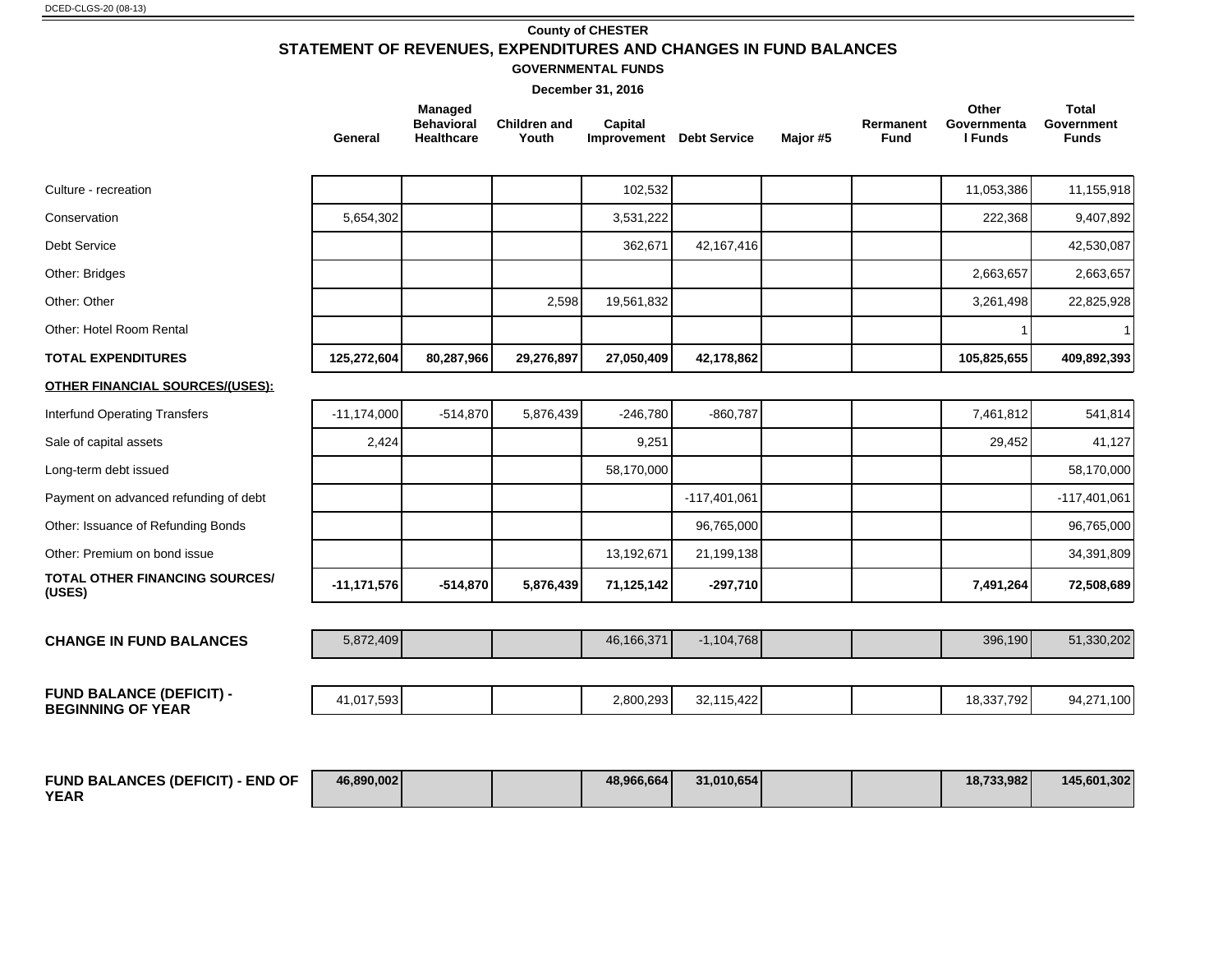#### **County of CHESTER RECONCILIATION OF THE STATEMENT OF REVENUES, EXPENDITURES AND CHANGES IN FUND BALANCES OF GOVERNMENTAL FUNDS TO THE STATEMENT OF ACTIVITIES**

**December 31, 2016**

#### **Amounts reported for governmental activities in the statement of activities are different because:**

Net changes in fund balances (deficit) - total governmental funds

The net revenue (expense) of certain activities of the internal services fund is reported with governmental activities

The issuance of long-term debt (e.g. bonds, leases) provides current financial resources to governmental funds, while the repayment of the principal of long-term debt consumes the current financial resources of governmental funds. Neither transaction, however, has any effect on net position. Additionally, various other long-term liabilities and deferred inflows do not require the use of current financial resources and, therefore are not reported as expenditures in governmental funds. This amount is the net effect of the differences in the treatment of long-term liabilities and deferred inflows on the statement of activities The difference in the change in net position between full accrual accounting and modified accrual accounting is due to differing revenue recognition criteria between the example 17,428<br>two accounting methods The difference in the change in net position between full accrual accounting and modified accrual accounting is due to differing expenditure recognition criteria between the two accounting methods -485,419

The net effect of various transactions involving capital assets, (i.e. purchases, disposals, etc.) is to increase net position

#### **CHANGE IN NET ASSESTS OF GOVERNMENTAL ACTIVITIES -7,709,580**

| 51,330,202    |
|---------------|
| $-1.950.526$  |
| $-59,444,382$ |
| $-217,428$    |
| $-485.419$    |
| 3,057,973     |
| -7,709,580    |
|               |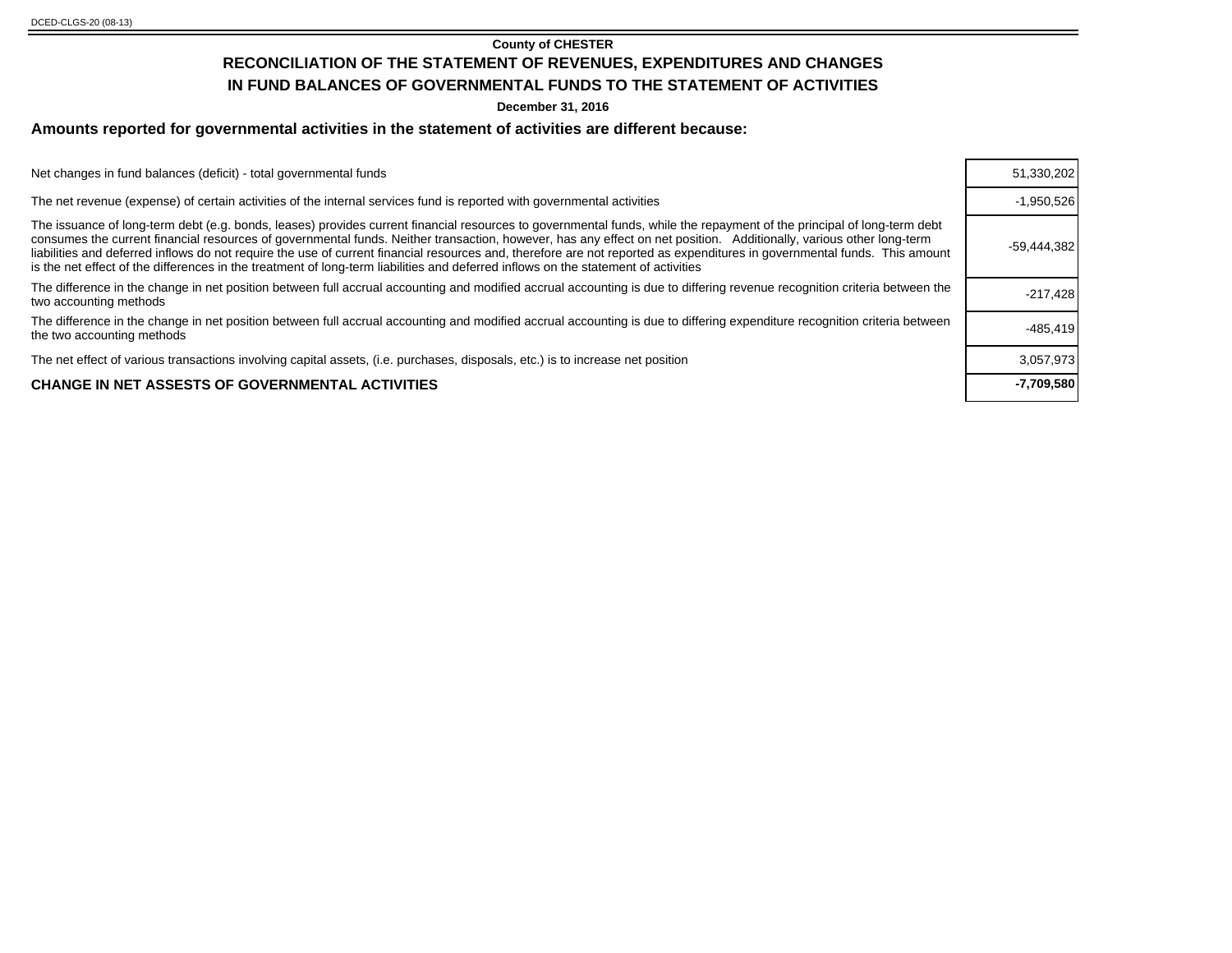#### **County of CHESTER STATEMENT OF NET POSITION**

**Proprietary Funds**

|                                                           | Pocopson   | Major Bus. #2 Major Bus. #3 | Major Bus. #4 | Major Bus. #5 | Other<br><b>Business</b><br><b>Funds</b> | <b>Total Business</b><br><b>Funds</b> | <b>Internal Service</b><br><b>Fund</b> |
|-----------------------------------------------------------|------------|-----------------------------|---------------|---------------|------------------------------------------|---------------------------------------|----------------------------------------|
| <b>CURRENT ASSETS:</b>                                    |            |                             |               |               |                                          |                                       |                                        |
| Cash and cash equivalents                                 | 605,637    |                             |               |               |                                          | 605,637                               | 13,580,383                             |
| Receivables (net of allowance for uncollectibles)         | 3,526,218  |                             |               |               |                                          | 3,526,218                             | 78,003                                 |
| Inventories                                               | 90,075     |                             |               |               |                                          | 90,075                                |                                        |
| Prepaids                                                  | 38,972     |                             |               |               |                                          | 38,972                                | 755,199                                |
| Restricted assets:                                        |            |                             |               |               |                                          |                                       |                                        |
| Temporarily restricted:                                   |            |                             |               |               |                                          |                                       |                                        |
| Cash and cash equivalents                                 | 242,467    |                             |               |               |                                          | 242,467                               |                                        |
| <b>TOTAL CURRENT ASSETS</b>                               | 4,503,369  |                             |               |               |                                          | 4,503,369                             | 14,413,585                             |
| <b>NON-CURRENT ASSETS:</b>                                |            |                             |               |               |                                          |                                       |                                        |
| Permanently restricted:                                   |            |                             |               |               |                                          |                                       |                                        |
| Other: Capital assets, net                                | 7,027,503  |                             |               |               |                                          | 7,027,503                             | 368,950                                |
| <b>TOTAL NON-CURRENT ASSETS</b>                           | 7,027,503  |                             |               |               |                                          | 7,027,503                             | 368,950                                |
| <b>TOTAL ASSETS</b>                                       | 11,530,872 |                             |               |               |                                          | 11,530,872                            | 14,782,535                             |
| DEFERRED OUTFLOWS OF RESOURCES:                           |            |                             |               |               |                                          |                                       |                                        |
| Deferrals related to pensions                             | 2,822,019  |                             |               |               |                                          | 2,822,019                             |                                        |
| <b>TOTAL DEFERRED OUTFLOWS OF</b><br><b>RESOURCES</b>     | 2,822,019  |                             |               |               |                                          | 2,822,019                             |                                        |
|                                                           | 2,822,019  |                             |               |               |                                          | 2,822,019                             |                                        |
| TOTAL ASSTES AND DEFERRED<br><b>OUTFLOWS OF RESOURCES</b> | 14,352,891 |                             |               |               |                                          | 14,352,891                            | 14,782,535                             |
| <b>CURRENT LIABILITIES:</b>                               |            |                             |               |               |                                          |                                       |                                        |
| Accounts payable                                          | 206,546    |                             |               |               |                                          | 206,546                               | 1,071,138                              |
| Due to other funds                                        | 6,613,228  |                             |               |               |                                          | 6,613,228                             |                                        |
| Debt due within 1 year                                    | 108,625    |                             |               |               |                                          | 108,625                               |                                        |
| Other current liabilities                                 | 410,123    |                             |               |               |                                          | 410,123                               | 98,064                                 |
| Other: Accrued salaries                                   | 247,838    |                             |               |               |                                          | 247,838                               | 5,846                                  |
| Other: Health and welfare                                 |            |                             |               |               |                                          |                                       | 1,831,946                              |
| Other: Capital lease payable                              |            |                             |               |               |                                          |                                       | 218,954                                |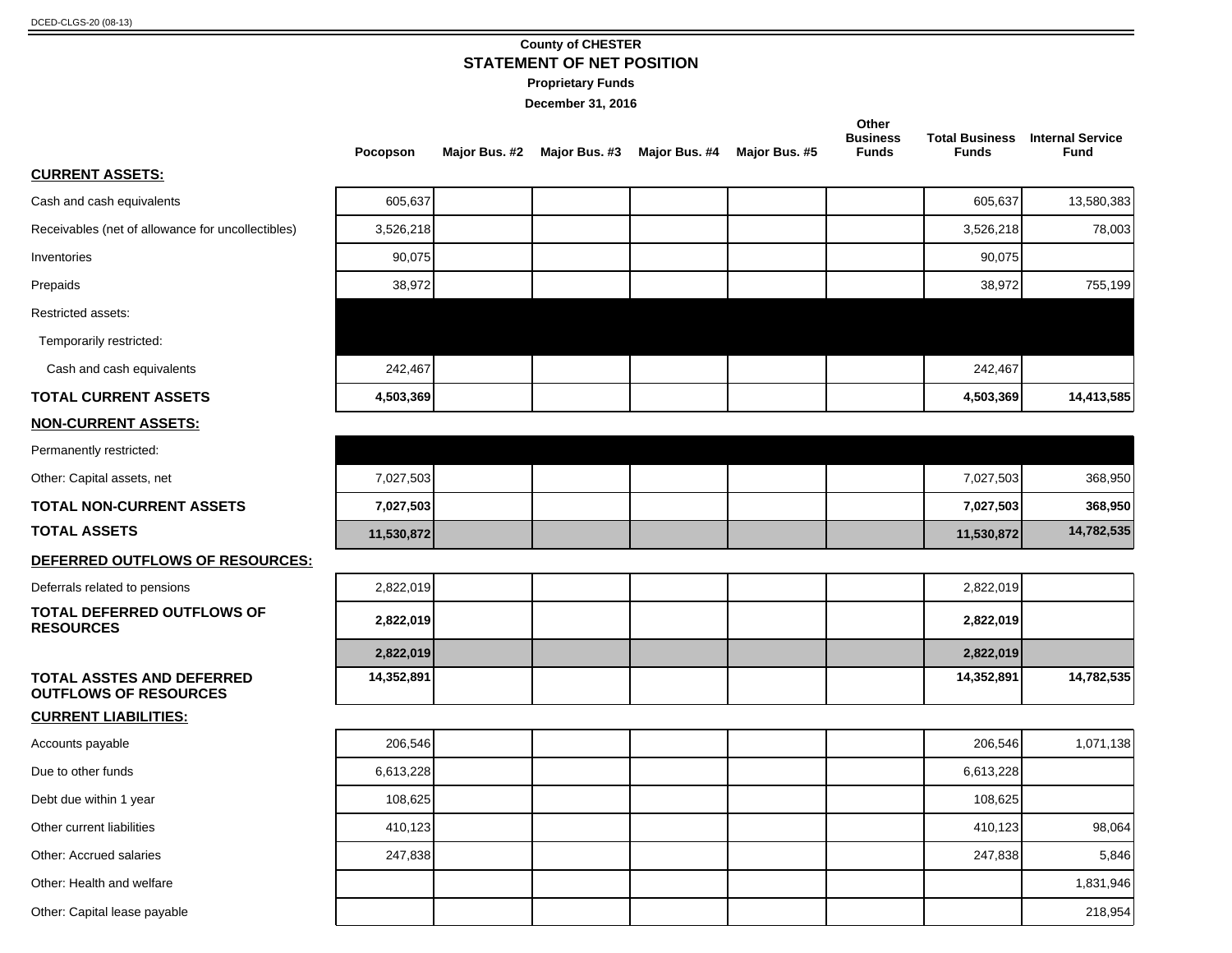#### **County of CHESTER STATEMENT OF NET POSITION**

÷

**Proprietary Funds**

|                                                                                                          | Pocopson     | Major Bus. #2 | Major Bus. #3 | Major Bus. #4 | Major Bus. #5 | Other<br><b>Business</b><br><b>Funds</b> | <b>Funds</b> | <b>Total Business</b> Internal Service<br><b>Fund</b> |
|----------------------------------------------------------------------------------------------------------|--------------|---------------|---------------|---------------|---------------|------------------------------------------|--------------|-------------------------------------------------------|
| Funds held as fiduciary                                                                                  | 304,608      |               |               |               |               |                                          | 304,608      |                                                       |
| <b>TOTAL CURRENT LIABILITIES</b>                                                                         | 7,890,968    |               |               |               |               |                                          | 7,890,968    | 3,225,948                                             |
| <b>NON-CURRENT LIABILITIES:</b>                                                                          |              |               |               |               |               |                                          |              |                                                       |
| Debt due in more than 1 year                                                                             | 135,011      |               |               |               |               |                                          | 135,011      |                                                       |
| Other non-current liabilities                                                                            | 5,995,283    |               |               |               |               |                                          | 5,995,283    | 1,440,079                                             |
| Other: Compensated absences                                                                              | 348,317      |               |               |               |               |                                          | 348,317      |                                                       |
| Other: Capital lease payable                                                                             |              |               |               |               |               |                                          |              | 149,996                                               |
| <b>TOTAL NON-CURRENT LIABILITIES</b>                                                                     | 6,478,611    |               |               |               |               |                                          | 6,478,611    | 1,590,075                                             |
| <b>TOTAL LIABILITIES</b>                                                                                 | 14,369,579   |               |               |               |               |                                          | 14,369,579   | 4,816,023                                             |
| <b>NON-CURRENT LIABILITIES:</b>                                                                          |              |               |               |               |               |                                          |              |                                                       |
| <b>TOTAL NON-CURRENT LIABILITIES</b>                                                                     |              |               |               |               |               |                                          |              |                                                       |
| DEFERRED INFLOWS OF RESOURCES:                                                                           |              |               |               |               |               |                                          |              |                                                       |
| Deferrals related to pensions                                                                            | 35,056       |               |               |               |               |                                          | 35,056       |                                                       |
| <b>TOTAL DEFERRED INFLOWS OF</b><br><b>RESOURCES</b>                                                     | 35,056       |               |               |               |               |                                          | 35,056       |                                                       |
|                                                                                                          | 35,056       |               |               |               |               |                                          | 35,056       |                                                       |
| <b>TOTAL LIABILITIES AND IDEFERRED</b><br><b>INFLOWS OF RESOURCES</b>                                    | 14,404,635   |               |               |               |               |                                          | 14,404,635   | 4,816,023                                             |
| <b>NET POSITION:</b>                                                                                     |              |               |               |               |               |                                          |              |                                                       |
| Net investment in capital assets                                                                         | 6,783,867    |               |               |               |               |                                          | 6,783,867    |                                                       |
| Restricted                                                                                               |              |               |               |               |               |                                          |              | 2,862,000                                             |
| Unrestricted                                                                                             | $-6,835,611$ |               |               |               |               |                                          | $-6,835,611$ | 7,104,512                                             |
| <b>TOTAL NET POSITION</b>                                                                                | $-51,744$    |               |               |               |               |                                          | $-51,744$    | 9,966,512                                             |
| TOTAL LIABILITIES, DEFERRED INFLOWS<br>OF RESOURCES AND NET POSITION                                     | 14,352,891   |               |               |               |               |                                          | 14,352,891   | 14,782,535                                            |
| Adjustments to reflect the consolidation of internal service fund activities related to enterprise funds |              |               |               |               |               |                                          | 636,987      |                                                       |
| <b>Net Position of Business-type Activities</b>                                                          |              |               |               |               |               |                                          | 585,243      |                                                       |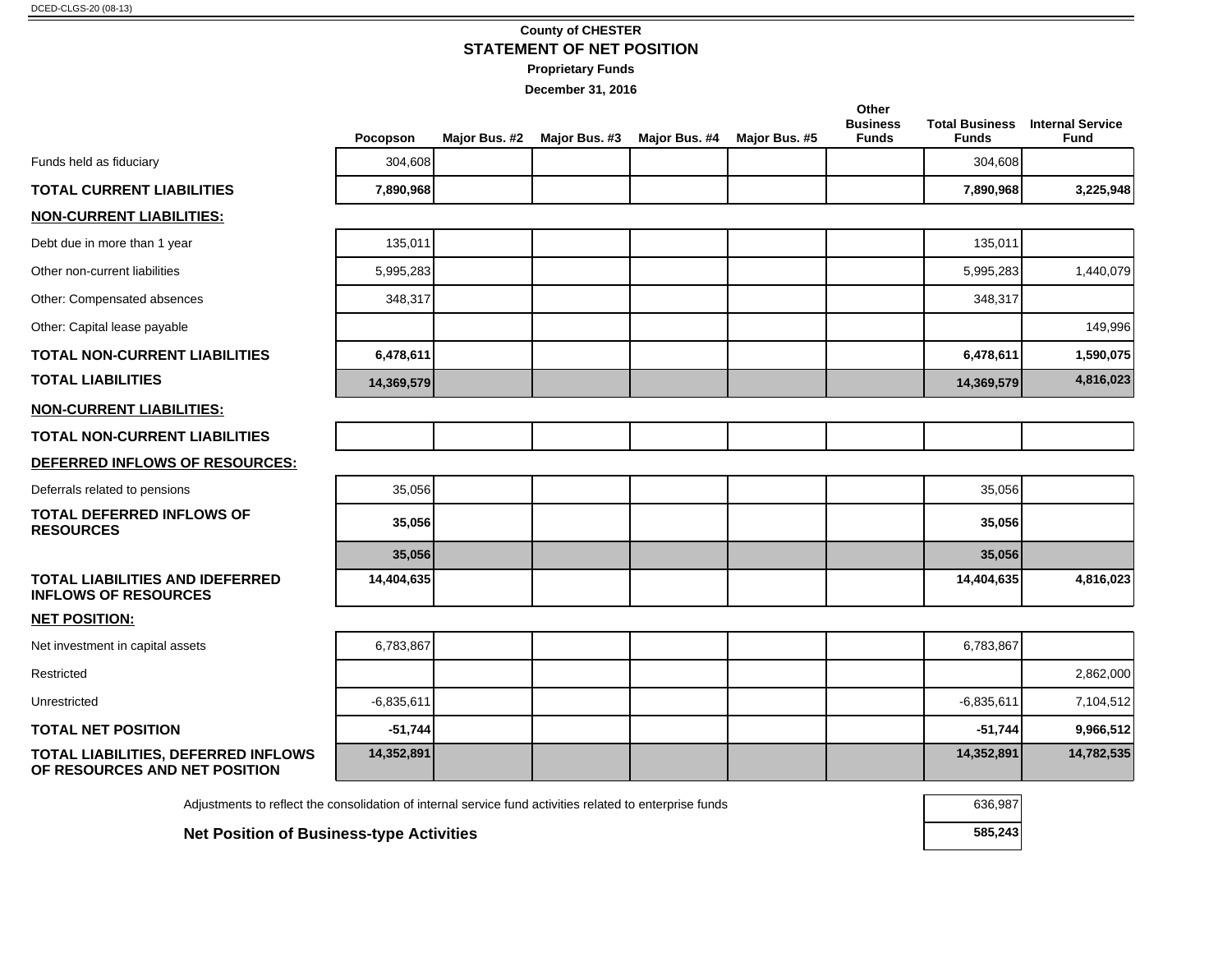# **County of CHESTER STATEMENT OF REVENUES, EXPENSES AND CHANGES IN FUND NET POSITION-**

**Proprietary Funds**

**For the Year Ended December 31, 2016**

|                                                   | Pocopson   |  | Major Bus. #2 Major Bus. #3 Major Bus. #4 Major Bus. #5 | Other<br><b>Business</b><br><b>Funds</b> | <b>Funds</b> | <b>Total Business</b> Internal Service<br><b>Fund</b> |
|---------------------------------------------------|------------|--|---------------------------------------------------------|------------------------------------------|--------------|-------------------------------------------------------|
| <b>OPERATING REVENUES:</b>                        |            |  |                                                         |                                          |              |                                                       |
| Charges for service                               | 25,634,509 |  |                                                         |                                          | 25,634,509   | 36,964,421                                            |
| Other: Other                                      | 124,506    |  |                                                         |                                          | 124,506      | 1,103,764                                             |
| <b>TOTAL OPERATING REVENUES</b>                   | 25,759,015 |  |                                                         |                                          | 25,759,015   | 38,068,185                                            |
| <b>OPERATING EXPENSES:</b>                        |            |  |                                                         |                                          |              |                                                       |
| Personnel services                                | 18,604,877 |  |                                                         |                                          | 18,604,877   | 608,337                                               |
| Other services and charges                        | 5,033,047  |  |                                                         |                                          | 5,033,047    | 9,462,518                                             |
| Depreciation and amortization                     | 556,202    |  |                                                         |                                          | 556,202      | 322,103                                               |
| Other: Self insurance claims                      | 137,473    |  |                                                         |                                          | 137,473      | 30,062,483                                            |
| Other: Indirect cost                              | 1,522,167  |  |                                                         |                                          | 1,522,167    | 76,065                                                |
| Other: Bad debt                                   | 125,000    |  |                                                         |                                          | 125,000      |                                                       |
| <b>TOTAL OPERATING EXPENSES</b>                   | 25,978,766 |  |                                                         |                                          | 25,978,766   | 40,531,506                                            |
|                                                   |            |  |                                                         |                                          |              |                                                       |
| <b>OPERATING INCOME/(LOSS)</b>                    | $-219,751$ |  |                                                         |                                          | $-219,751$   | $-2,463,321$                                          |
| <b>NONOPERATING REVENUES/(EXPENSES):</b>          |            |  |                                                         |                                          |              |                                                       |
| Investment earnings                               |            |  |                                                         |                                          |              | 103,418                                               |
| Interest expense                                  | $-6,281$   |  |                                                         |                                          | $-6,281$     | $-13,821$                                             |
| <b>TOTAL NONOPERATING REVENUES/</b><br>(EXPENSES) | $-6,281$   |  |                                                         |                                          | $-6,281$     | 89,597                                                |
| TRANSFERS IN/(OUT)                                | $-541,814$ |  |                                                         |                                          | $-541,814$   |                                                       |
|                                                   |            |  |                                                         |                                          |              |                                                       |
|                                                   |            |  |                                                         |                                          |              |                                                       |
|                                                   |            |  |                                                         |                                          |              |                                                       |
| <b>CHANGE IN NET POSITION</b>                     | $-767,846$ |  |                                                         |                                          | $-767,846$   | $-2,373,724$                                          |
|                                                   |            |  |                                                         |                                          |              |                                                       |

**NET POSITION - BEGINNING OF YEAR** 12,340,236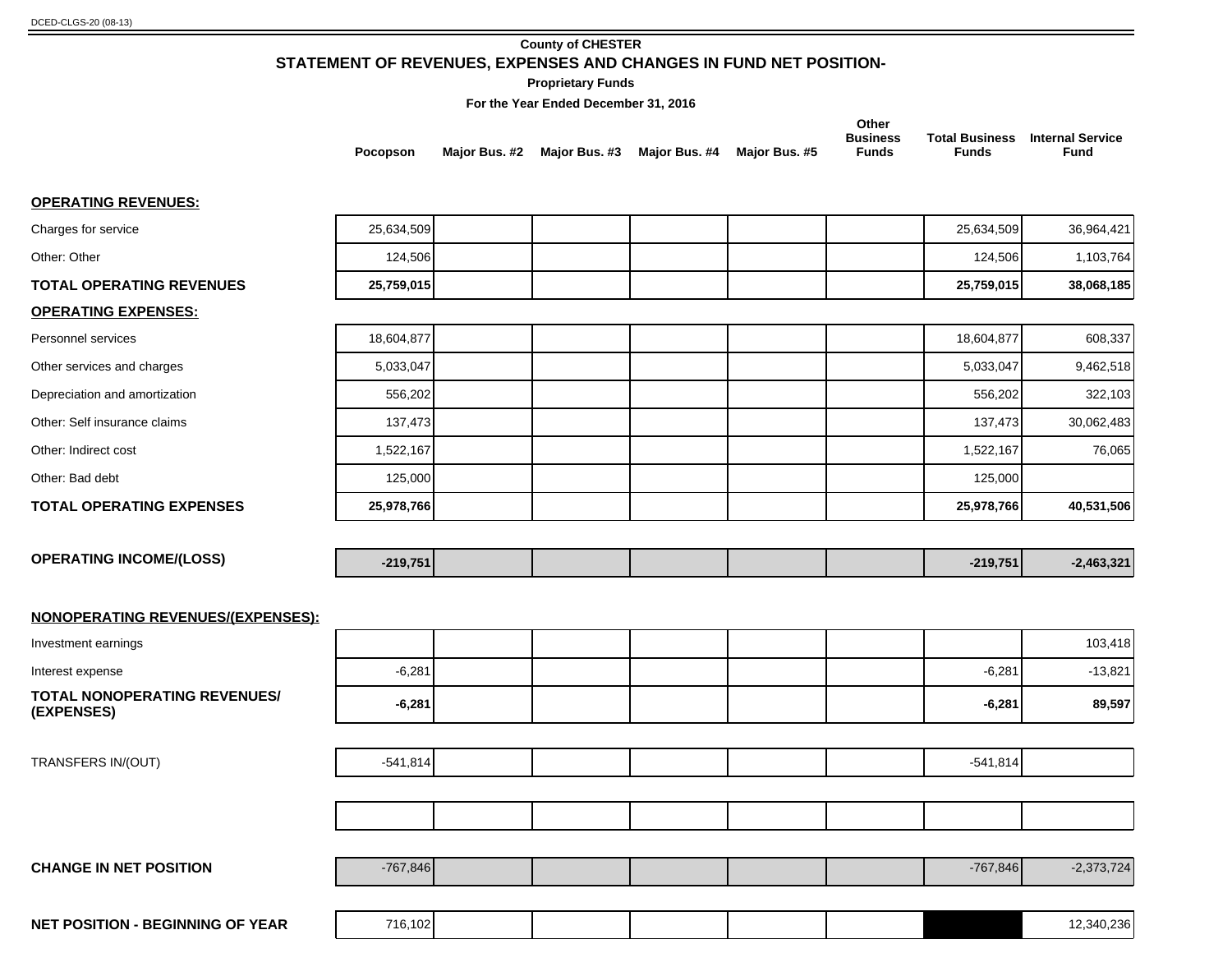| DCED-CLGS-20 (08-13) |
|----------------------|
|----------------------|

#### **County of CHESTER STATEMENT OF REVENUES, EXPENSES AND CHANGES IN FUND NET POSITION-**

**Proprietary Funds**

**For the Year Ended December 31, 2016**

| Other<br><b>Total Business</b><br><b>Internal Service</b><br><b>Business</b><br>Major Bus. #3<br>Major Bus. #4 Major Bus. #5<br>Maior Bus. #2<br><b>Funds</b><br><b>Fund</b><br>Funds<br><b>Pocopson</b> |
|----------------------------------------------------------------------------------------------------------------------------------------------------------------------------------------------------------|
|----------------------------------------------------------------------------------------------------------------------------------------------------------------------------------------------------------|

| <b>NET POSITION - END OF YEAR</b>                                                                        | $-51,744$ |            |  |  |  |  | 9,966,512 |
|----------------------------------------------------------------------------------------------------------|-----------|------------|--|--|--|--|-----------|
| Adjustments to reflect the consolidation of internal service fund activities related to enterprise funds |           | $-423,198$ |  |  |  |  |           |

**Changes in Net Position of Business-type Activities** 

| -423,198   |
|------------|
| -1,191,044 |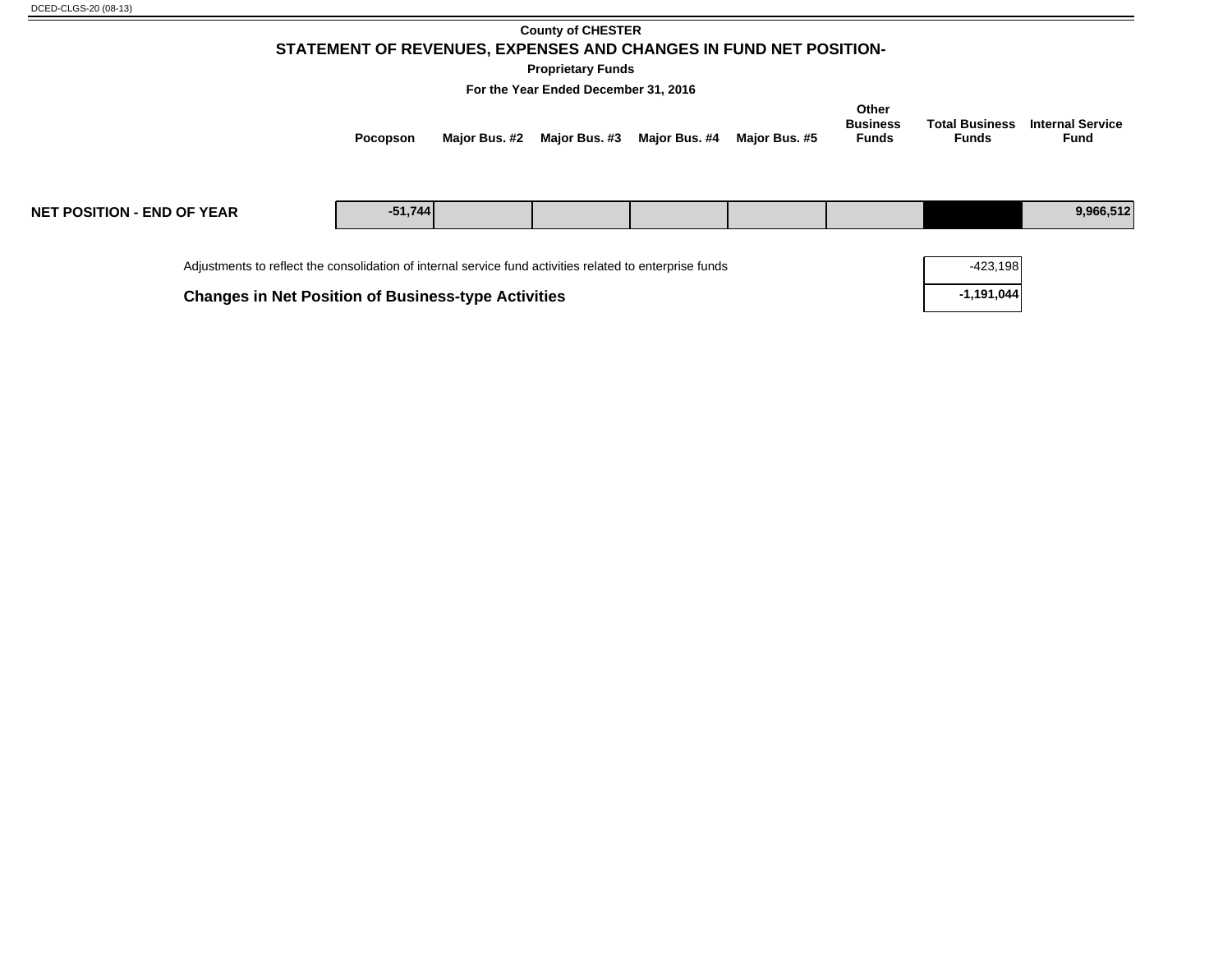**OF RESOURCES**

#### **County of CHESTER STATEMENT OF FIDUCIARY NET POSITION**

**Fiduciary Funds**

|                                                           | <b>Tax Claim</b><br><b>Employee</b><br><b>Retirement Fund</b><br>Agency |            | <b>Row Office</b><br>Agency | <b>Hotel Tax Agency</b> | <b>Municipal Tax</b><br>Agency |  |
|-----------------------------------------------------------|-------------------------------------------------------------------------|------------|-----------------------------|-------------------------|--------------------------------|--|
| <b>ASSETS:</b>                                            |                                                                         |            |                             |                         |                                |  |
| Cash and cash equivalents                                 | 11,609,555                                                              | 2,225,278  | 17,728,004                  | 168,397                 | 219,761                        |  |
| Receivables                                               |                                                                         | 14,206,971 |                             | 340,175                 | 515,389                        |  |
| Investments, at fair value                                | 373,478,160                                                             |            |                             |                         |                                |  |
| Restricted assets:                                        |                                                                         |            |                             |                         |                                |  |
| Temporarily restricted:                                   |                                                                         |            |                             |                         |                                |  |
| Permanently restricted:                                   |                                                                         |            |                             |                         |                                |  |
| Investments                                               | 829,913                                                                 |            |                             |                         |                                |  |
| <b>TOTAL ASSETS</b>                                       | 385,917,628                                                             | 16,432,249 | 17,728,004                  | 508,572                 | 735,150                        |  |
| DEFERRED OUTFLOWS OF RESOURCES:                           |                                                                         |            |                             |                         |                                |  |
| TOTAL DEFERRED OUTFLOWS OF RESOURCES                      |                                                                         |            |                             |                         |                                |  |
| TOTAL ASSETS AND DEFERRED OUTFLOWS OF<br><b>RESOURCES</b> | 385,917,628                                                             | 16,432,249 | 17,728,004                  | 508,572                 | 735,150                        |  |
| <b>LIABILITIES:</b>                                       |                                                                         |            |                             |                         |                                |  |
| Accounts payable and other current liabilities            | 24,133                                                                  |            |                             |                         |                                |  |
| Due to other funds                                        | 13,114                                                                  |            |                             |                         |                                |  |
| Due to other governments                                  |                                                                         |            | 4,952,739                   |                         |                                |  |
| Other: Other liabilities                                  |                                                                         |            | 12,775,265                  |                         |                                |  |
| Other: Due to taxing authorities                          |                                                                         | 16,432,249 |                             |                         |                                |  |
| Other: Hotel tax payable                                  |                                                                         |            |                             | 508,572                 |                                |  |
| Other: Real estate tax payable                            |                                                                         |            |                             |                         | 735,150                        |  |
| <b>TOTAL LIABILITIES</b>                                  | 37,247                                                                  | 16,432,249 | 17,728,004                  | 508,572                 | 735,150                        |  |
| DEFERRED INFLOWS OF RESOURCES:                            |                                                                         |            |                             |                         |                                |  |
| TOTAL DEFERRED INFLOWS OF RESOURCES                       |                                                                         |            |                             |                         |                                |  |
| <b>TOTAL LIABILITIES AND DEFERRED INFLOWS</b>             | 37,247                                                                  | 16,432,249 | 17,728,004                  | 508,572                 | 735,150                        |  |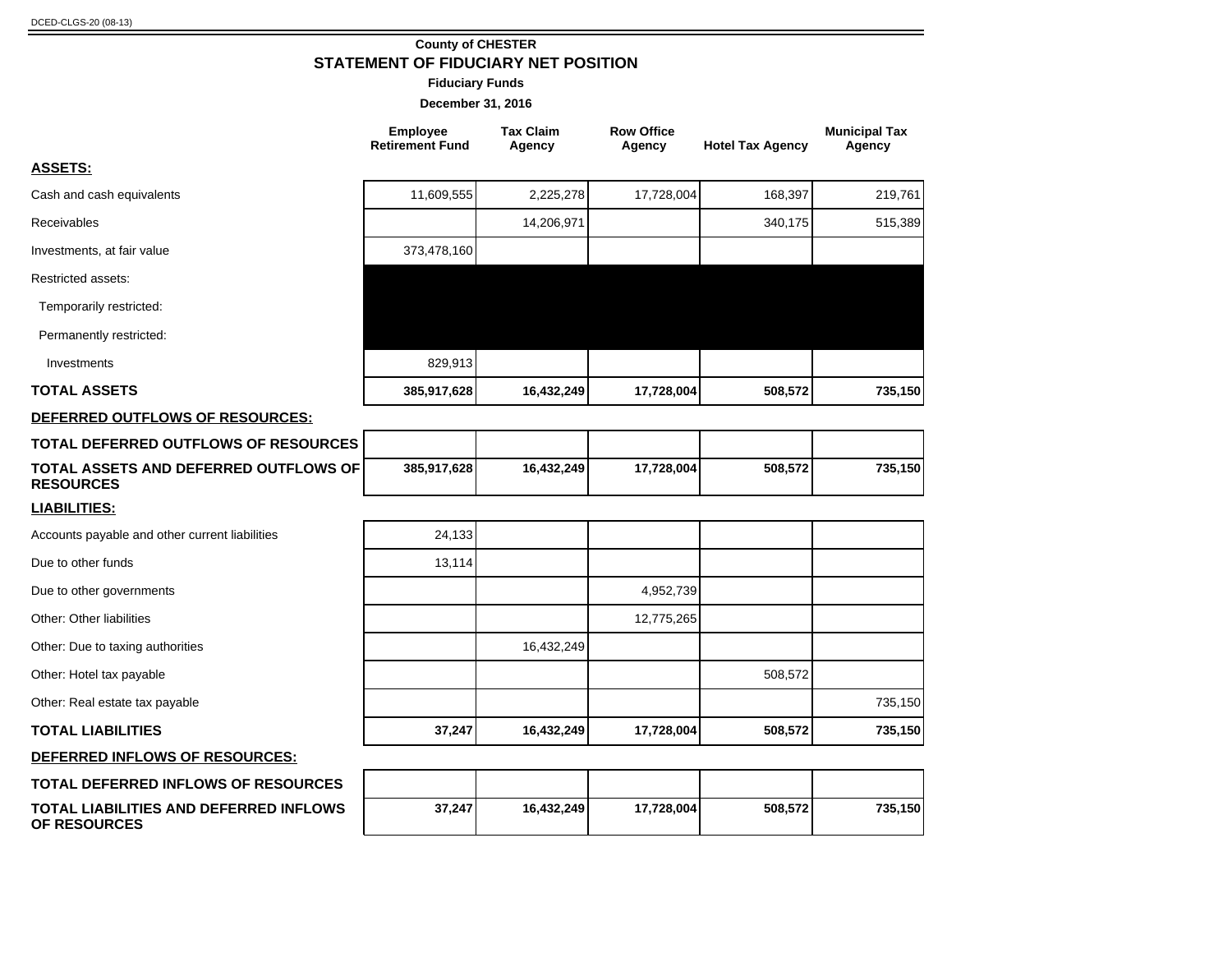#### **County of CHESTER STATEMENT OF FIDUCIARY NET POSITION**

**Fiduciary Funds**

**December 31, 2016**

**Tax Claim Agency**

**Employee Retirement Fund**

| <b>NET POSITION:</b> |
|----------------------|

Assets held in trust for pension/other post employment **banafite** 

**TOTAL NET POSITION 385,880,381**

#### **TOTAL LIABILITIES, DEFERRED INFLOWS OF RESOURCES AND NET POSITION 385,917,628 16,432,249 17,728,004 508,572 735,150**

| 385,880,381 |            |            |         |         |
|-------------|------------|------------|---------|---------|
| 385,880,381 |            |            |         |         |
| 385,917,628 | 16,432,249 | 17,728,004 | 508,572 | 735,150 |

**Row Office** 

**Agency Hotel Tax Agency**

**Municipal Tax Agency**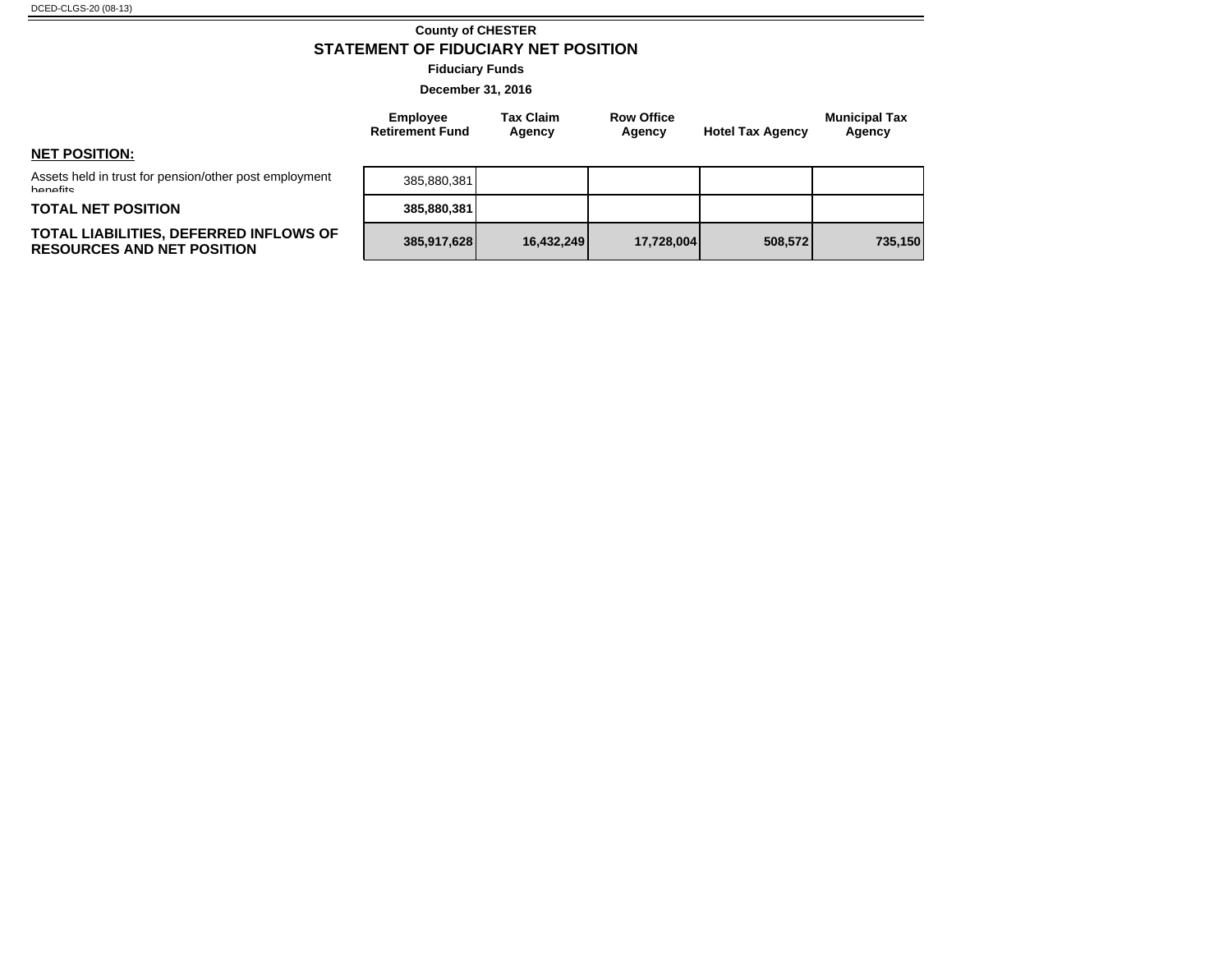#### **County of CHESTER STATEMENT OF CHANGES IN FIDUCIARY NET POSITION**

**Fiduciary Funds**

| Employee   |                  |                   |                  |                      |
|------------|------------------|-------------------|------------------|----------------------|
| Retirement | <b>Tax Claim</b> | <b>Row Office</b> | <b>Hotel Tax</b> | <b>Municipal Tax</b> |
| Fund       | Agency           | Agency            | Agency           | Agency               |

#### **ADDITIONS:**

**Contributions** Employer

| <b>TOTAL CONTRIBUTIONS</b> | 15,586,038 |  |  |
|----------------------------|------------|--|--|
| Plan members               | 7,116,103  |  |  |
| Employer                   | 8,469,935  |  |  |

# **INVESTMENT EARNINGS:**

Interest 2,736,305

Net increase/(decrease) in the fair value of investments 21,440,563

Other: Dividends

Other: Other

Benefits

#### **TOTAL INVESTMENT EARNINGS 29,809,669**

Less Investment Expenses

| <b>TOTAL ADDITIONS</b> | 44,124,328 |  |  |
|------------------------|------------|--|--|
| <b>DEDUCTIONS:</b>     |            |  |  |
|                        | 10000001   |  |  |

Administrative Expenses

Other: Refund of employee's contributions

**TOTAL DEDUCTIONS 21,844,737**

| 4,928,038  |  |  |
|------------|--|--|
| 704,763    |  |  |
| 29,809,669 |  |  |
|            |  |  |
| 1,271,379  |  |  |
|            |  |  |
|            |  |  |

| 18,839,834 |  |  |
|------------|--|--|
| 138,328    |  |  |
| 2,866,575  |  |  |
| 21,844,737 |  |  |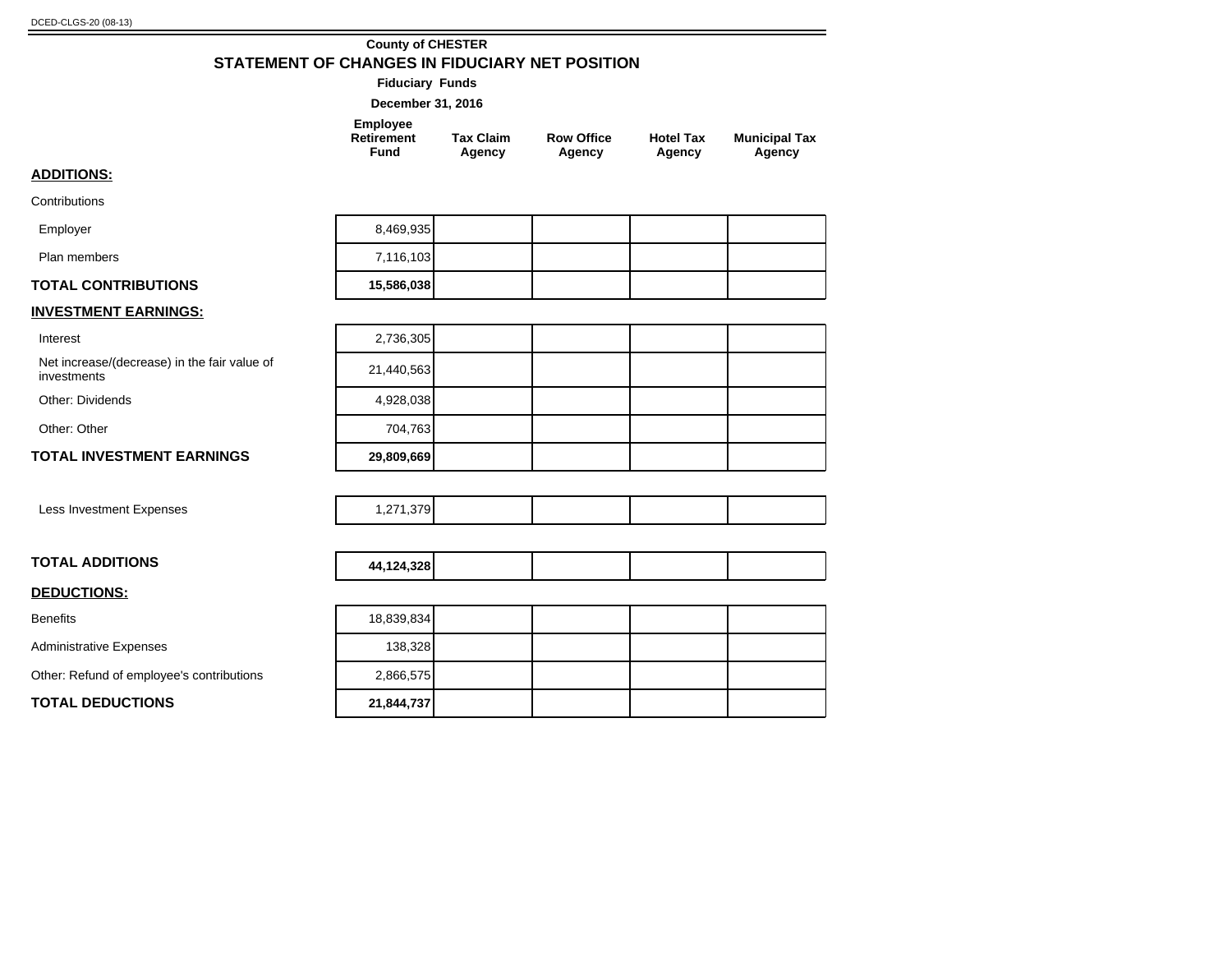|                                                                                                                                                                           | <b>County of CHESTER</b> |  |  |  |  |  |  |  |  |
|---------------------------------------------------------------------------------------------------------------------------------------------------------------------------|--------------------------|--|--|--|--|--|--|--|--|
| STATEMENT OF CHANGES IN FIDUCIARY NET POSITION                                                                                                                            |                          |  |  |  |  |  |  |  |  |
| <b>Fiduciary Funds</b>                                                                                                                                                    |                          |  |  |  |  |  |  |  |  |
| December 31, 2016                                                                                                                                                         |                          |  |  |  |  |  |  |  |  |
| <b>Employee</b><br><b>Retirement</b><br><b>Tax Claim</b><br><b>Row Office</b><br><b>Hotel Tax</b><br><b>Municipal Tax</b><br>Fund<br>Agency<br>Agency<br>Agency<br>Agency |                          |  |  |  |  |  |  |  |  |
| <b>CHANGE IN NET POSITION</b>                                                                                                                                             | 22,279,591               |  |  |  |  |  |  |  |  |
|                                                                                                                                                                           |                          |  |  |  |  |  |  |  |  |
| <b>NET POSITION - BEGINNING OF YEAR</b>                                                                                                                                   | 363,600,790              |  |  |  |  |  |  |  |  |
|                                                                                                                                                                           |                          |  |  |  |  |  |  |  |  |
| <b>NET POSITION - END OF YEAR</b>                                                                                                                                         | 385,880,381              |  |  |  |  |  |  |  |  |

÷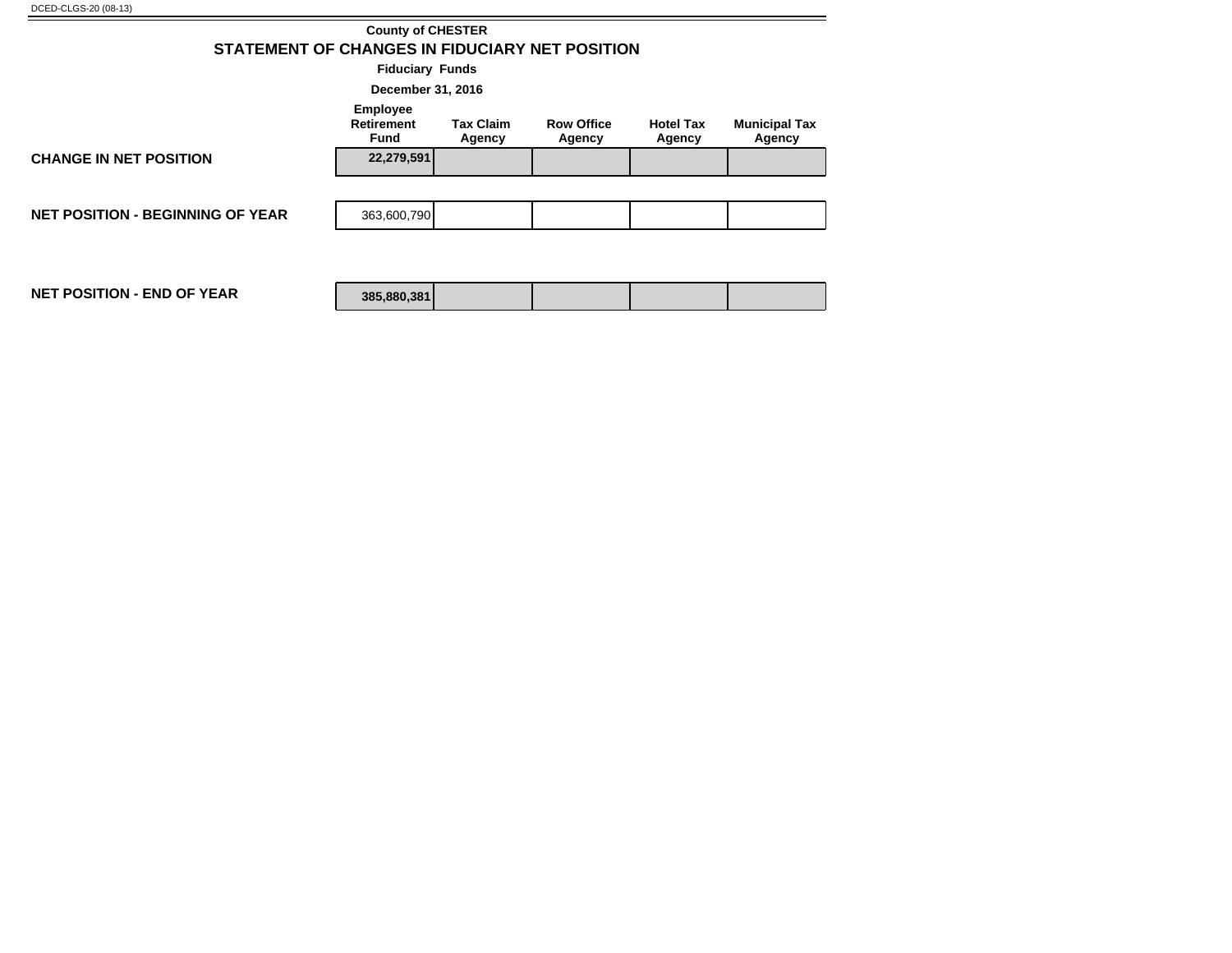#### **County of CHESTER**

**December 31, 2016**

#### **DEBT STATEMENT**

#### **OUTSTANDING BONDS AND NOTES**

Listed below are all currently outstanding bond and note issues according to our files, excluding bond issues redeemed or refunded and defeased. Please show the principal payments and make any other necessary<br>corrections

| <b>Purpose</b>                                                                              | <b>Bond</b><br><b>Capital Lease</b><br><b>Lease Rental</b><br><b>Note</b> | <b>Issue Year</b><br>(yyyy) | <b>Maturity Year</b><br>(yyyy) | Original<br>Amount of<br><b>Issue</b> | Outstanding<br>Beginning of<br>Year | <b>Principal</b><br><b>Incurred This</b><br>Year | <b>Principal Paid</b><br><b>This Year</b> | <b>Current Year</b><br><b>Accretion on</b><br><b>Compound Interest</b><br><b>Bonds</b> | <b>Outstanding at Year</b><br>End $**$ |
|---------------------------------------------------------------------------------------------|---------------------------------------------------------------------------|-----------------------------|--------------------------------|---------------------------------------|-------------------------------------|--------------------------------------------------|-------------------------------------------|----------------------------------------------------------------------------------------|----------------------------------------|
| <b>General Obligation Bonds and Notes</b>                                                   |                                                                           |                             |                                |                                       |                                     |                                                  |                                           |                                                                                        |                                        |
|                                                                                             |                                                                           |                             |                                |                                       |                                     |                                                  |                                           |                                                                                        |                                        |
| To advance refund portions of 2003 and 2005<br><b>General Obligation Bonds</b>              | Bond                                                                      | 2006                        | 2024                           | 88,725,000                            | 430,000                             |                                                  | 430,000                                   |                                                                                        | ΩI                                     |
| To advance refund portions of 2001, 2003, 2004, &<br>2007 General Obligation Bonds          | Bond                                                                      | 2009                        | 2029                           | 118,080,000                           | 24,815,000                          |                                                  | 60,000                                    |                                                                                        | 24,755,000                             |
| To advance refund portions of 2001, 2003, 2004, &<br>portion 2005 General Obligation Bonds  | Bond                                                                      | 2009                        | 2022                           | 25,265,000                            | 13,645,000                          |                                                  | 4,150,000                                 |                                                                                        | 9,495,000                              |
| Implementation of Open Space Recreation &<br>Agriculture Program                            | Bond                                                                      | 2009                        | 2032                           | 40,915,000                            | 40,915,000                          |                                                  | $\Omega$                                  |                                                                                        | 40,915,000                             |
| To refund remaining balance of 2006 General<br><b>Obligation Bond</b>                       | Bond                                                                      | 2009                        | 2029                           | 55,960,000                            | 24,090,000                          |                                                  | 5,120,000                                 |                                                                                        | 18,970,000                             |
| To advance refund portions of 2007 & 2009 General<br><b>Obligation Bonds</b>                | Bond                                                                      | 2010                        | 2025                           | 29,425,000                            | 29,400,000                          |                                                  | 5,000                                     |                                                                                        | 29,395,000                             |
| To refund 2001 General Obligation Bond                                                      | Bond                                                                      | 2011                        | 2024                           | 8,935,000                             | 8,915,000                           |                                                  | 5,000                                     |                                                                                        | 8,910,000                              |
| To finance the County's 5 year capital plan and to<br>refund 2007 General Obligation Note   | Bond                                                                      | 2011                        | 2033                           | 36,525,000                            | 36,505,000                          |                                                  | 5,000                                     |                                                                                        | 36,500,000                             |
| To finance the County's 5 year capital plan                                                 | Bond                                                                      | 2012                        | 2033                           | 37,180,000                            | 37,165,000                          |                                                  | 5,000                                     |                                                                                        | 37,160,000                             |
| To refund maturing 2008 General Obligation Bonds                                            | Bond                                                                      | 2013                        | 2018                           | 7,165,000                             | 7,165,000                           |                                                  | $\Omega$                                  |                                                                                        | 7,165,000                              |
| To advance refund 2005 Series A General Obligation<br><b>Bonds</b>                          | Bond                                                                      | 2013                        | 2022                           | 27,230,000                            | 22,105,000                          |                                                  | 6,685,000                                 |                                                                                        | 15,420,000                             |
| To finance the cost of advance refunding of 2007<br><b>General Obligation Bonds</b>         | Bond                                                                      | 2014                        | 2034                           | 83,570,000                            | 80,715,000                          |                                                  | 1,395,000                                 |                                                                                        | 79,320,000                             |
| To advance refund a portion of 2006 General<br><b>Obligation Bonds</b>                      | Bond                                                                      | 2015                        | 2024                           | 91,105,000                            | 88,730,000                          |                                                  | 905,000                                   |                                                                                        | 87,825,000                             |
| To finance the Open Space Recreation & Agriculture<br>Program                               | Bond                                                                      | 2016                        | 2036                           | 58,170,000                            | 58,170,000                          |                                                  | $\Omega$                                  |                                                                                        | 58,170,000                             |
| To advance refund portion of 2009 and 2009 Series C Bond<br><b>General Obligation Bonds</b> |                                                                           | 2016                        | 2029                           | 96,765,000                            | 96,765,000                          |                                                  | $\mathbf 0$                               |                                                                                        | 96,765,000                             |
| <b>Revenue Bonds and Notes</b>                                                              |                                                                           |                             |                                |                                       |                                     |                                                  |                                           |                                                                                        |                                        |
|                                                                                             |                                                                           |                             |                                |                                       |                                     |                                                  |                                           |                                                                                        |                                        |
| <b>Lease Rental Debt</b>                                                                    |                                                                           |                             |                                |                                       |                                     |                                                  |                                           |                                                                                        |                                        |
|                                                                                             |                                                                           |                             |                                |                                       |                                     |                                                  |                                           |                                                                                        |                                        |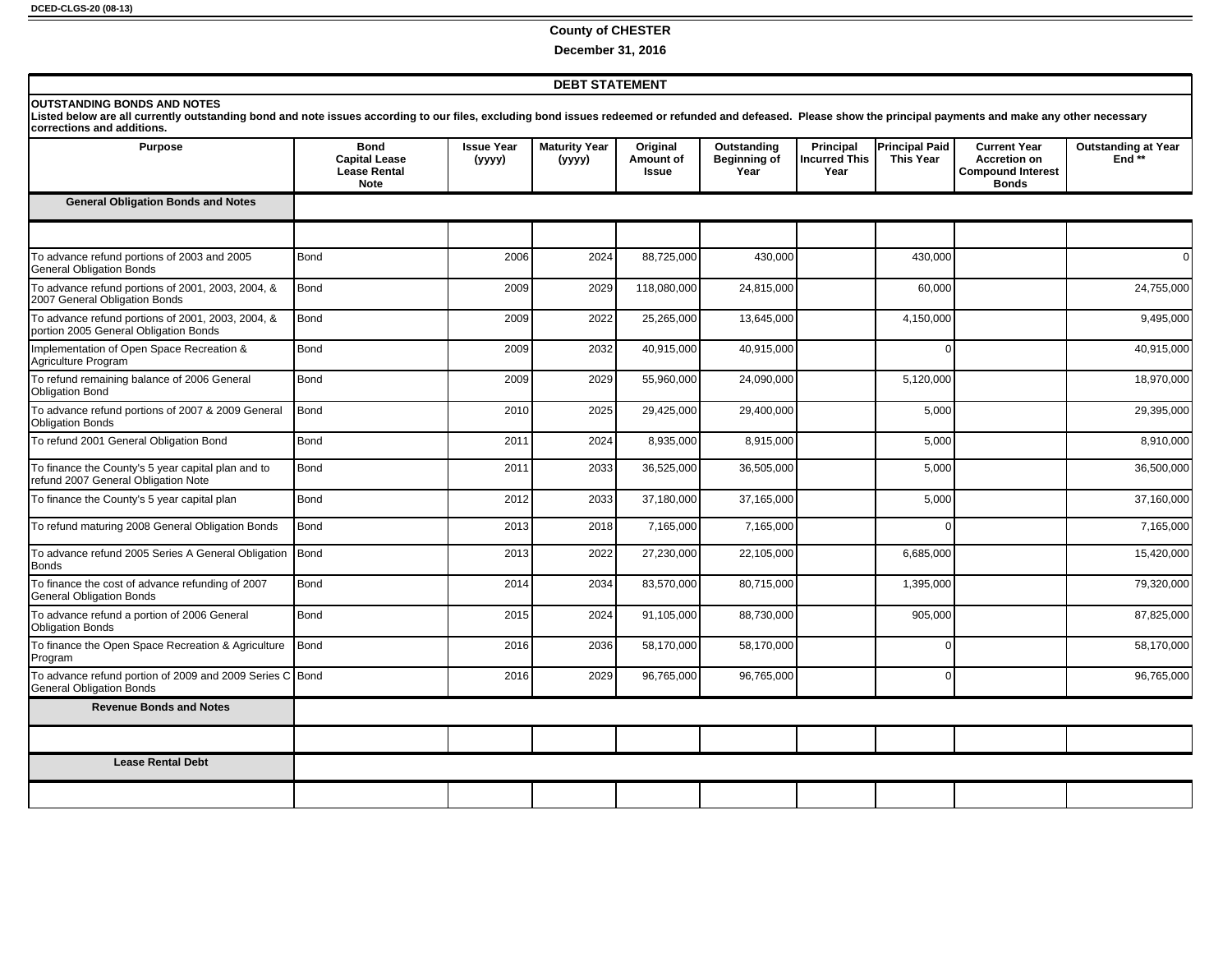#### **County of CHESTER**

**December 31, 2016**

| <b>DEBT STATEMENT</b>                                                                                                                                                                                                                                                                  |                                                             |                             |                         |                                |                                            |                                           |                                    |                                                                                 |                                        |
|----------------------------------------------------------------------------------------------------------------------------------------------------------------------------------------------------------------------------------------------------------------------------------------|-------------------------------------------------------------|-----------------------------|-------------------------|--------------------------------|--------------------------------------------|-------------------------------------------|------------------------------------|---------------------------------------------------------------------------------|----------------------------------------|
| <b>IOUTSTANDING BONDS AND NOTES</b><br>Listed below are all currently outstanding bond and note issues according to our files, excluding bond issues redeemed or refunded and defeased. Please show the principal payments and make any other necessary<br>Icorrections and additions. |                                                             |                             |                         |                                |                                            |                                           |                                    |                                                                                 |                                        |
| <b>Purpose</b>                                                                                                                                                                                                                                                                         | Bond<br><b>Capital Lease</b><br><b>Lease Rental</b><br>Note | <b>Issue Year</b><br>(yyyy) | Maturity Year<br>(yyyy) | Original<br>Amount of<br>Issue | Outstanding<br><b>Beginning of</b><br>Year | Principal<br><b>Incurred This</b><br>Year | <b>Principal Paid</b><br>This Year | <b>Current Year</b><br><b>Accretion on</b><br><b>Compound Interest</b><br>Bonds | <b>Outstanding at Year</b><br>End $**$ |
| Other                                                                                                                                                                                                                                                                                  |                                                             |                             |                         |                                |                                            |                                           |                                    |                                                                                 |                                        |
|                                                                                                                                                                                                                                                                                        |                                                             |                             |                         |                                |                                            |                                           |                                    |                                                                                 |                                        |
| If you have a GAAP basis financial statement with footnotes, please provide the information below.                                                                                                                                                                                     |                                                             |                             |                         | <b>Total Debt</b>              |                                            |                                           |                                    | 550,396,050                                                                     |                                        |

#### **GUARANTEED DEBT SECTION (Optional Information)**

\*Debt that is guaranteed by the County \$0 (aggregate guaranteed debt) of which \$ 0 (if any) is reported above.

\*The aggregate guaranteed debt amount (first line) in the "Optional Information" section should include any amount of debt guaranteed by the county. If providing this information, please include related amounts reported in the "Debt Statement," if any. Do not include debt payments that are incurred and paid off within the same fiscal year or other items, such as workers' compensation, other postemployment benefits, self-insurance, claim liabilities, compensated absences,<br>etc.

| <b>Total Debt</b>                               | 550,396,050 |
|-------------------------------------------------|-------------|
| <b>Capitalized lease obligations</b>            | 368,950     |
| <b>Plus(less) Unamortized Premium(Discount)</b> |             |
| Net debt                                        | 550,765,000 |
|                                                 |             |

\*\* excludes unamortized premium/discount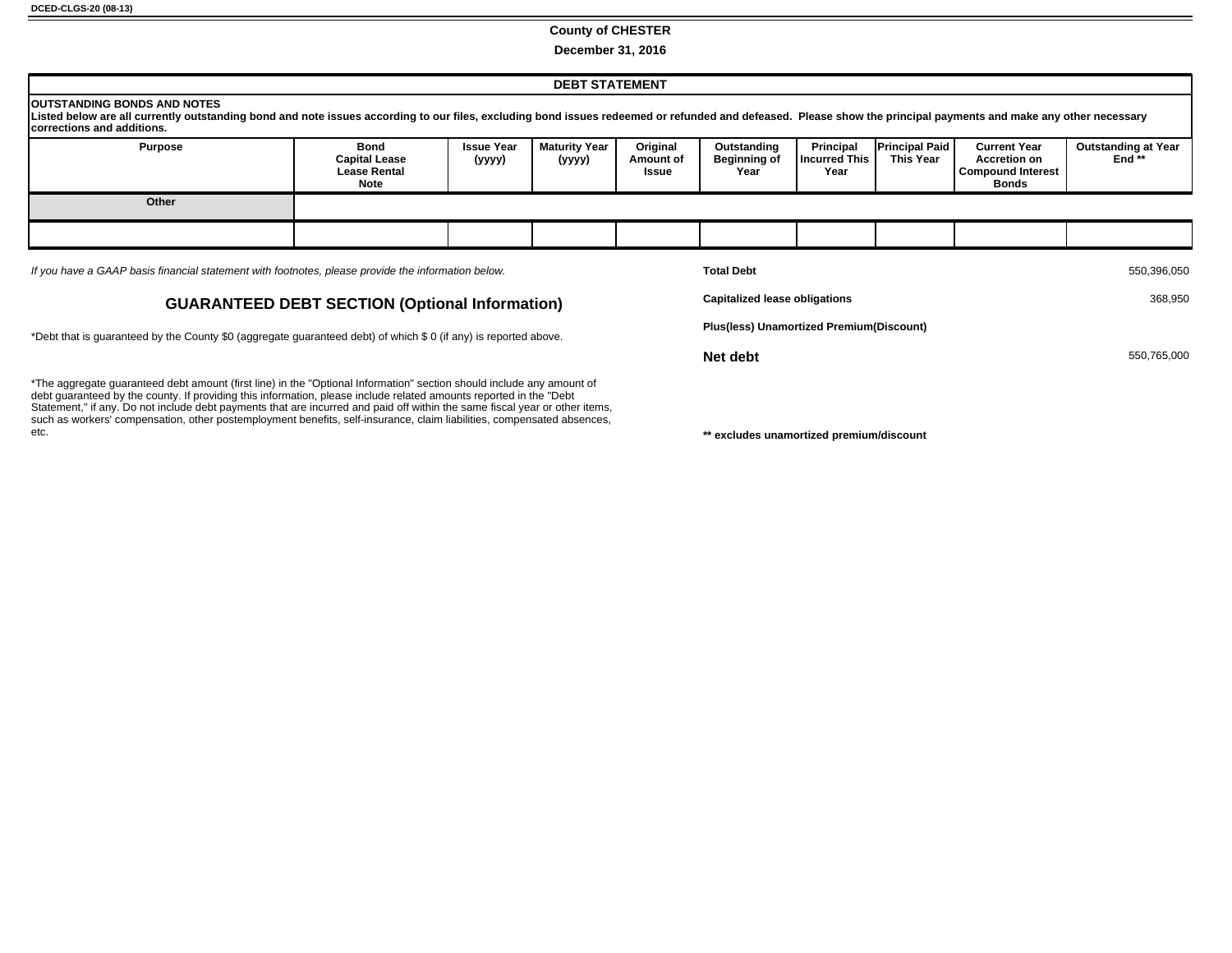#### **County of CHESTER STATEMENT OF CAPITAL ADDITIONS**

**December 31, 2016**

**Total** 

| <b>GOVERNMENTAL-TYPE ACTIVITY:</b>  |            |
|-------------------------------------|------------|
| General Government - administrative | 1,850,406  |
| General Government - judicial       | 1,749,263  |
| Public safety                       |            |
| Police                              | 17,479,595 |
| Corrections                         | 639,897    |
| Public works                        |            |
| Highways and streets                | 1,069,580  |
| Other: Public Works                 | 1,810,044  |
| Health and welfare                  | 2,183,612  |
| Culture - recreation                | 1,815,387  |
| Conservation                        | 2,028,401  |
| <b>BUSINESS-TYPE ACTIVITY:</b>      |            |
| Pocopson                            | 2,815,635  |

**TOTAL CAPITAL EXPENDITURES 33,441,820**

**EMPLOYEE COMPENSATION**

Total salaries, wages, commissions, etc. paid this year (including all employees and elected officials) **119,496,034**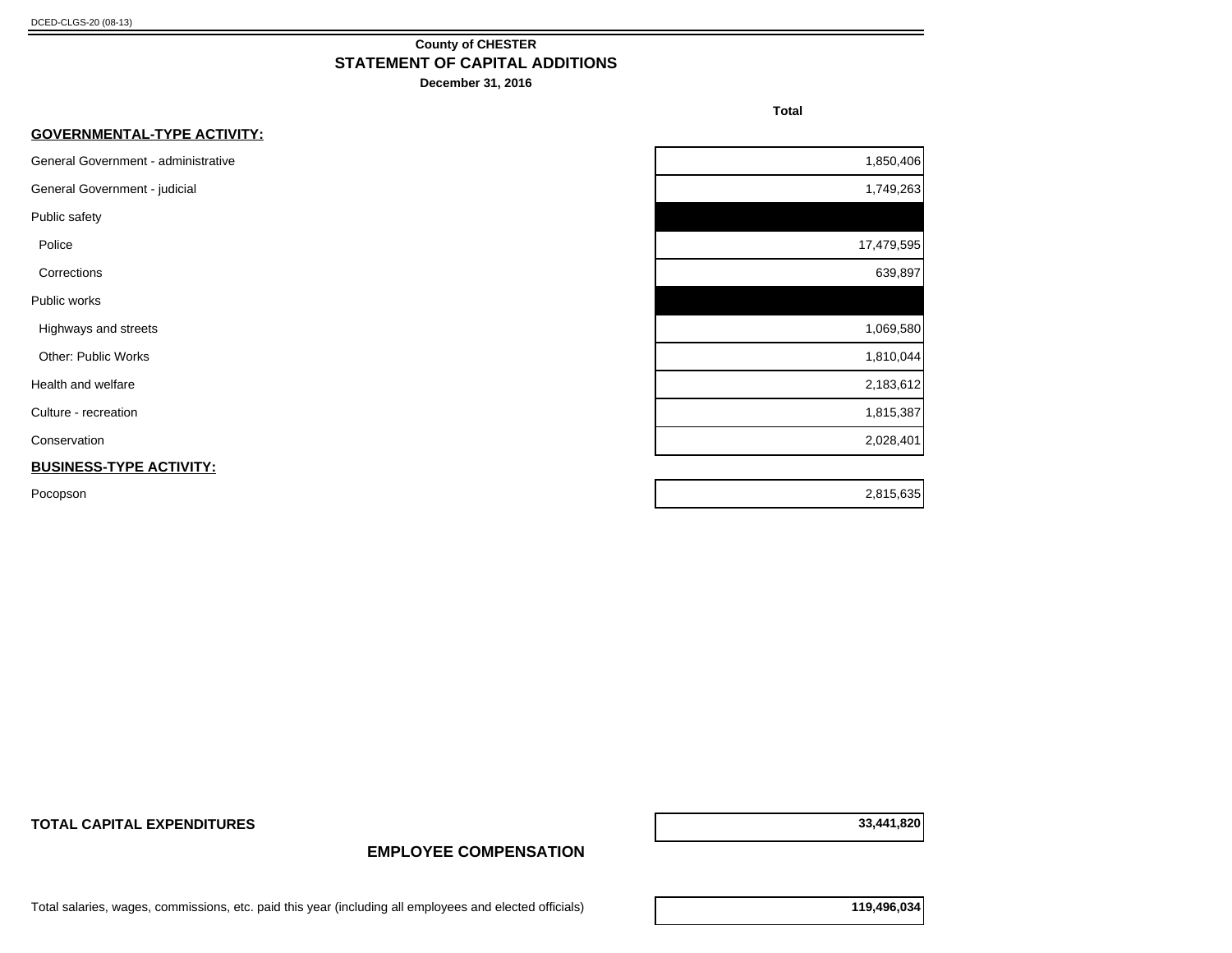

# **COUNTY OF CHESTER** OFFICE OF THE CONTROLLER

313 WEST MARKET STREET, SUITE 6302, P.O. BOX 2748, WEST CHESTER, PA 19380-0991 FAX: (610) 344-6750 TELEPHONE: (610) 344-6155

NORMAN MACOUEEN CONTROLLER

June 21, 2017

#### **ELECTED CONTROLLER'S CERTIFIED OPINION**

To the: **Board of County Commissioners** President Judge of the Court of Common Pleas Secretary of the Department of Community and Economic Development

I, the undersigned, the duly elected and acting Controller of the County of Chester, have audited, adjusted and settled the accounts of the County of Chester for the year ended December 31, 2016. My audit, adjustment, and settlement were made in accordance Act 103 of 2002 rather than with U.S. generally accepted auditing standards.

The County has prepared these financial statements on the basis of accounting consistent with U.S. generally accepted accounting principles; consisting of the accrual basis for the government-wide, proprietary fund and fiduciary fund financial statements and the modified accrual basis for the governmental fund financial statements.

Due to the absence of notes and other disclosures required by U.S. generally accepted accounting principles, these financial statements are not intended to be a complete presentation in accordance with U.S. generally accepted accounting principles.

In my opinion, these financial statements accurately reflect the results of operations and the financial position of the County of Chester for the year ended December 31, 2016.

Sianed:

Norman S. MacQueen Controller

**Commonwealth of Pennsylvania** 

**County of Chester** 

 $\sum$  SS:

Subscribed and sworn to before me this 22<sup>nd</sup> day of June, 2017. (Seal)

Sianed:

**Notary Public** 

**COMMONWEALTH OF PENNSYLVANIA** NOTARIAL SEAL Cathryn W. Baker, Notary Public West Chester Boro, Chester County My Commission Expires April 26, 2018 **WEWBER, PENNSYLVANIA ASSOCIATION OF NOTARIES**